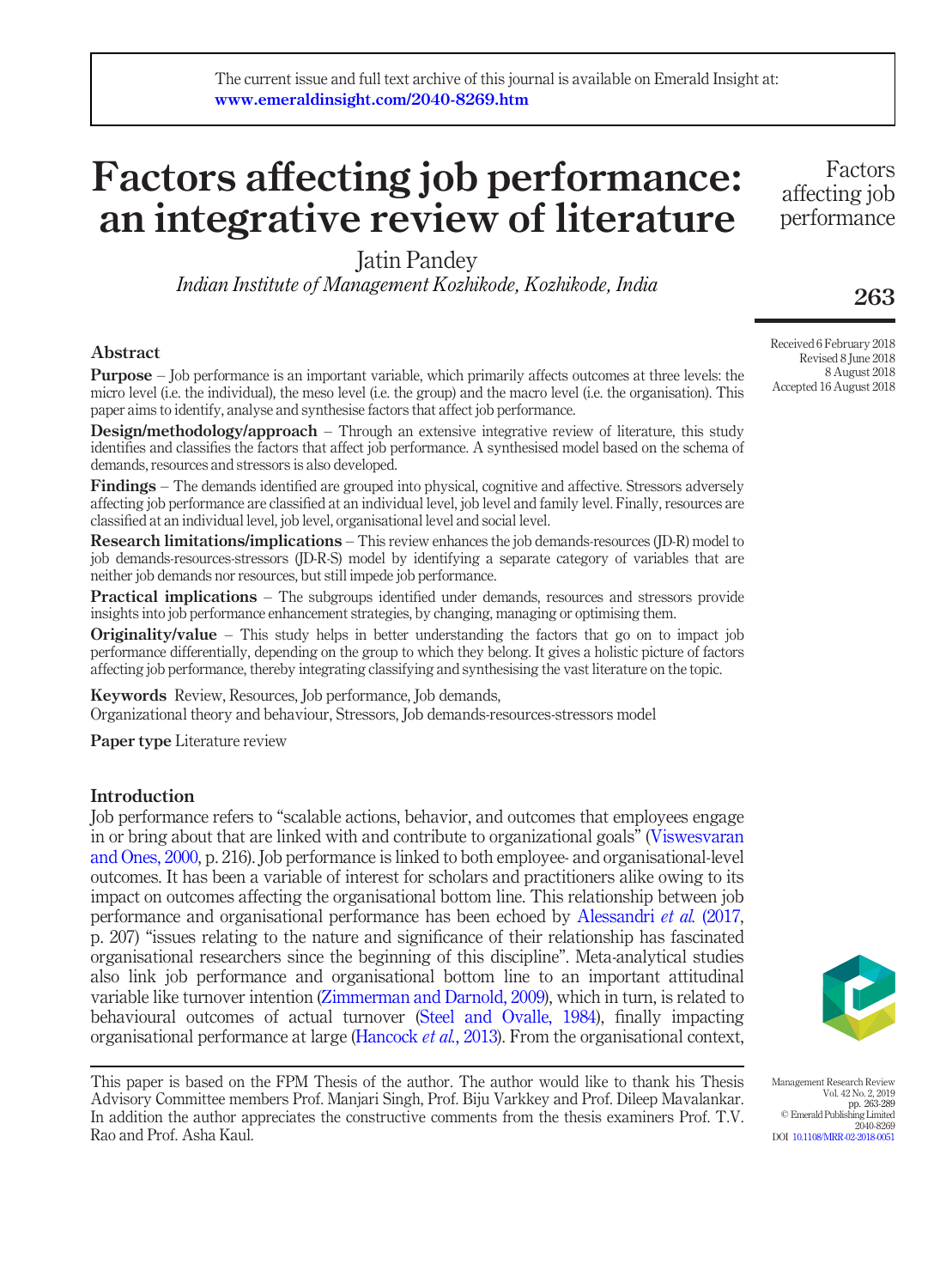its performance would be a function of the performance of its individual members (Bowen et al., 2000). It is thereby crucial to have a holistic understanding of what exactly are the influencers of job performance at an individual level, group level and finally, organisational and societal levels. The next section discusses different conceptualisations and subsequent measurements of job performance. **MRR** 42,2

#### Conceptualisation of job performance 264

Job performance has been seen through different angles; while some conceptualise it as a single dimension (Borman and Motowidlo, 1993), others highlight its multidimensional nature (Conway, 1999). Similarly, applicability is also a criterion wherein some view it as a generic concept/construct applicable across jobs (Campbell, 1990), whereas others customise it based on jobs' specifics (Brief and Motowidlo, 1986) and question its portability to different domains without necessary changes. Strictly speaking, performance in itself may be viewed from both behavioural and outcome aspects (Roe, 1999). While the former (i.e. behavioural aspect) looks at "what" employees do at work (e.g. number of house visits by salesmen), the latter (i.e. outcome aspect) looks into the "results" of such behaviours (e.g. the value of the sales generated); therefore, both these aspects are not mutually exclusive. These differing conceptualisations result in differing measurement parameters for job performance in terms of "how" and "whom" to measure. Some examples include job knowledge (Campbell, 1990) and ratings by self, peers and or supervisor (Viswesvaran et al., 1996). These measures have been subjective, objective or a mixture of both; for example: performance can be based on a subjective rating by supervisor on how he/she feels the employee has performed or an objective score based on the fraction of actual sales to actual sales achieved by the employee.

#### Research gap and research question

There have been several studies in the past identifying the antecedents to "job performance". These studies may be classified into two streams: one that looks at the antecedent of job performance by collecting survey-based data; this includes, for instance, a multisource study on leadership, work engagement and job performance (Breevaart *et al.*, 2016) and charismatic leader's influence on followers' stress appraisal and job performance (LePine et al., 2016) among many others. Studies in this stream look at specific antecedents of job performance, and at times, try to uncover mediating, moderating and moderated mediating affects to these specific relationships. For example, Frieder, Wang and Oh (2018) developed a moderated mediation model for linking job-relevant personality traits, transformational leadership and job performance via perceived meaningfulness at work.

The second stream consists of reviews and meta-analysis that use studies from the previous stream as inputs to further test specific relationships; for instance, relationship of trust, trustworthiness and trust propensity with job satisfaction (Colquitt et al., 2007) and evaluation gender biases with job performance (Bowen *et al.*, 2000). This particular stream of research has narrowly focused on consolidation of a small set of variables through different forms of literature review or quantification of a previously debated relationship through meta-analysis.

In both streams, the studies are too specific and cover a narrow range of variables. This restricts in developing a large schema that identifies and classifies a broad range of variables, which can be achieved by a review of literature. In fact, there have been attempts to address the same by Vinchur *et al.* (1998), wherein they identify the predictors of job performance for salespeople. However, Vinchur et al.'s (1998) study has been done almost two decades back and was restrictive to salespeople. There has not yet been a thorough review of literature, which shows the factors affecting job performance holistically without bracketing concepts or contexts.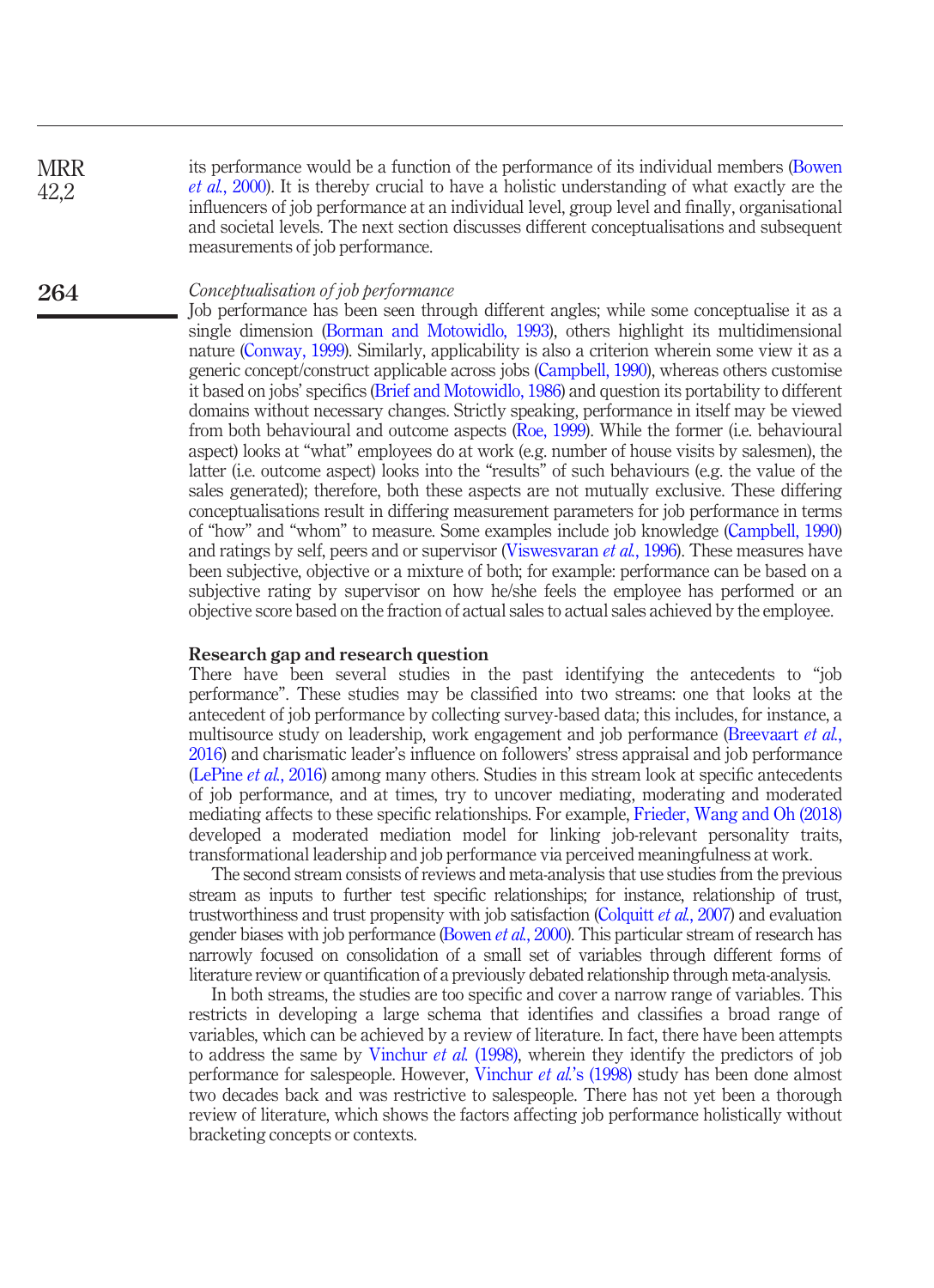This research through its extensive review of literature fills this lacuna by uncovering factors that go on to affect job performance, whereby it does not restrict itself to select minute and specific contexts with their variables, but rather chooses to take a bird's eye view in order to answer the moot research question: What are the factors that affect job performance?

To address this question more meaningfully, this study enlists the following objectives:

- identify the factors that affect job performance;
- synthesise the factors that affect job performance; and
- develop a framework from the factors to model variables that affect job performance meaningfully.

This paper is based on the doctoral thesis work of Pandey (2017).

# Method

This research uses integrative literature review (ILR) to answer the research question. ILR is a "form of research that reviews, critiques and synthesizes representative literature on a topic in an integrated way such that new frameworks and perspectives on the topic are generated" (Torraco, 2005, p. 356). Considering that this study aims to identify, synthesise and integrate factors affecting job performance into a new framework, ILR was adopted and the following process was used.

# Search

As practiced in the ILR method, Google Scholar along with databases provided by EBSCO to the author's institute library (Bartlett and Bartlett, 2011) were searched. These databases include but are not limited to arXiv, Business Source Ultimate, Business Insights: Essentials, Emerald Insight, JSTOR, PsycARTICLES, ScienceDirect, etc. Keywords used for the search was "job performance" without putting any limitation on the "year" of publication. The results yielded several subject areas and disciplines, which were not relevant to this review and thereby not used (e.g. "physical sciences"). Some of the subject areas included: business administration, personnel management, behavioural and social sciences.

# Inclusion and exclusion criteria

The initial searches led to several articles; their inclusion for the first round was subject to them satisfying the following conditions:

- Manuscript must be published in a peer-reviewed journal.
- Manuscript must have the keyword "performance" anywhere in the text.
- Manuscript must be in the English language

The next process comprised removing duplicates followed by a secondary-level screening, which was done by reading the title and abstract. The exclusion criteria at this stage were:

- If the study was "an essay, book review, letter, editorial, opinion, journalistic or antidotal article" (Parris and Peachey, 2013, p. 381).
- Papers where job performance was not studied as an outcome and/or mediating variable.
- Studies whose primary aim was to develop instruments were also excluded.
- Studies that dealt with organisational performance and not job performance were also excluded.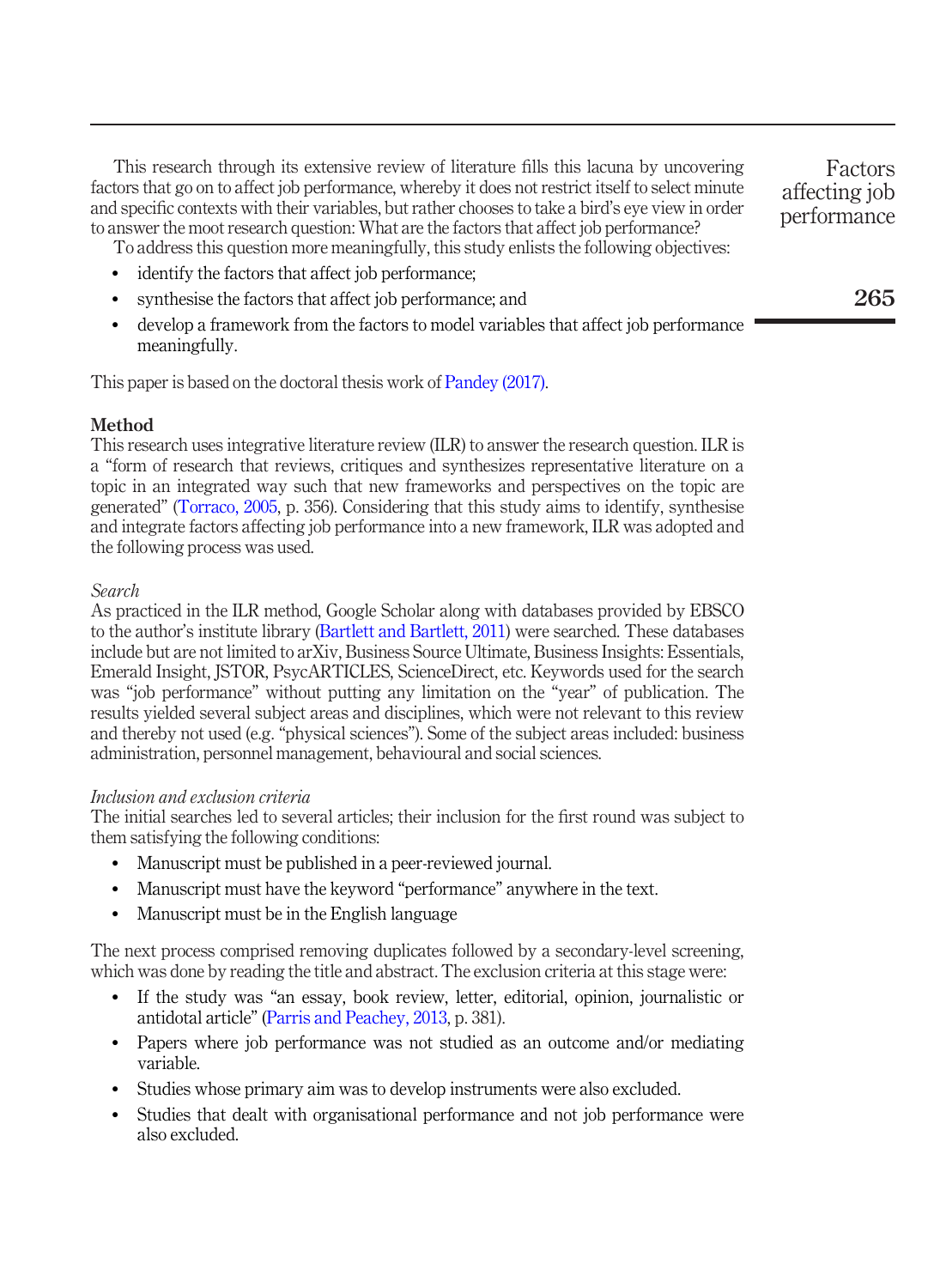| <b>MRR</b><br>42,2 | Final selection<br>It was only after careful reading of the whole papers that the author selected them. The<br>selection criteria included:                                                                                            |
|--------------------|----------------------------------------------------------------------------------------------------------------------------------------------------------------------------------------------------------------------------------------|
| 266                | • Job performance was an important variable in the study, i.e. a direct relationship<br>between job performance and of the antecedent variables was proposed or<br>hypothesised.                                                       |
|                    | • The paper selected, needed to have at least ten references as a method for ensuring<br>scholastic aptitude of the research.                                                                                                          |
|                    | • A careful reading of the whole paper should indicate to the researcher at least one<br>antecedent of job performance was of statistical significance. Papers where no<br>antecedent was statistically significant were not selected. |
|                    | The papers finally selected were from reputed titles and publishers (e.g. Elsevier, Springer,<br>Emerald, Sage, Taylor, Wiley, etc.). As a form of triangulation, while ensuring reliability and                                       |

Emerald, Sage, Taylor, Wiley, etc.). As a form of triangulation, while ensuring reliability and validity of the process, two independent research scholars were asked to repeat the selection process by systematically going through the procedure followed by the author. The papers that these two scholars selected were the same as the ones selected by the author, thus justifying the process.

## Analyses

The analyses stage involved reading the full papers to determine the antecedents of job performance. Recent articles published were given preference due to their methodological rigour in terms of newer developments in the field following which, a list of variables was recorded and a deductive approach was used to classify them. Then, the job demandsresources model (JD-R model) (Demerouti *et al.*, 2001) used in the past to predict job performance (Bakker et al., 2004) was used to segregate these variables into two distinct categories (i.e. job demands and job resources). Variables, which were neither job demands nor resources, were classified as stressors. After classifying these three categories, a subgrouping of these variables into broader categories was done to ensure a better understanding. This led to the review based on the JD-R-S framework which has also been observed in previous studies (Pandey, 2018a). The next section explains the definitions of demands, resources and stressors.

# Job demands-resources model

Job demands refer to:

[...] those physical, psychological, social, or organizational aspects of the job that require sustained physical and/or psychological (cognitive and emotional) effort or skills and are therefore associated with certain physiological and/or psychological costs (Bakker and Demerouti, 2007, p. 312).

Job resources refer to:

[...] those physical, psychological, social, or organizational aspects of the job that are either/or functional in achieving work goals, reduce job demands and the associated physiological and psychological costs, stimulate personal growth, learning, and development (Bakker and Demerouti, 2007, p. 312).

This research therefore defines stressors as physical, psychological, social or organisational variables that are neither job demands nor resources, but are impediments to job performance either directly or indirectly.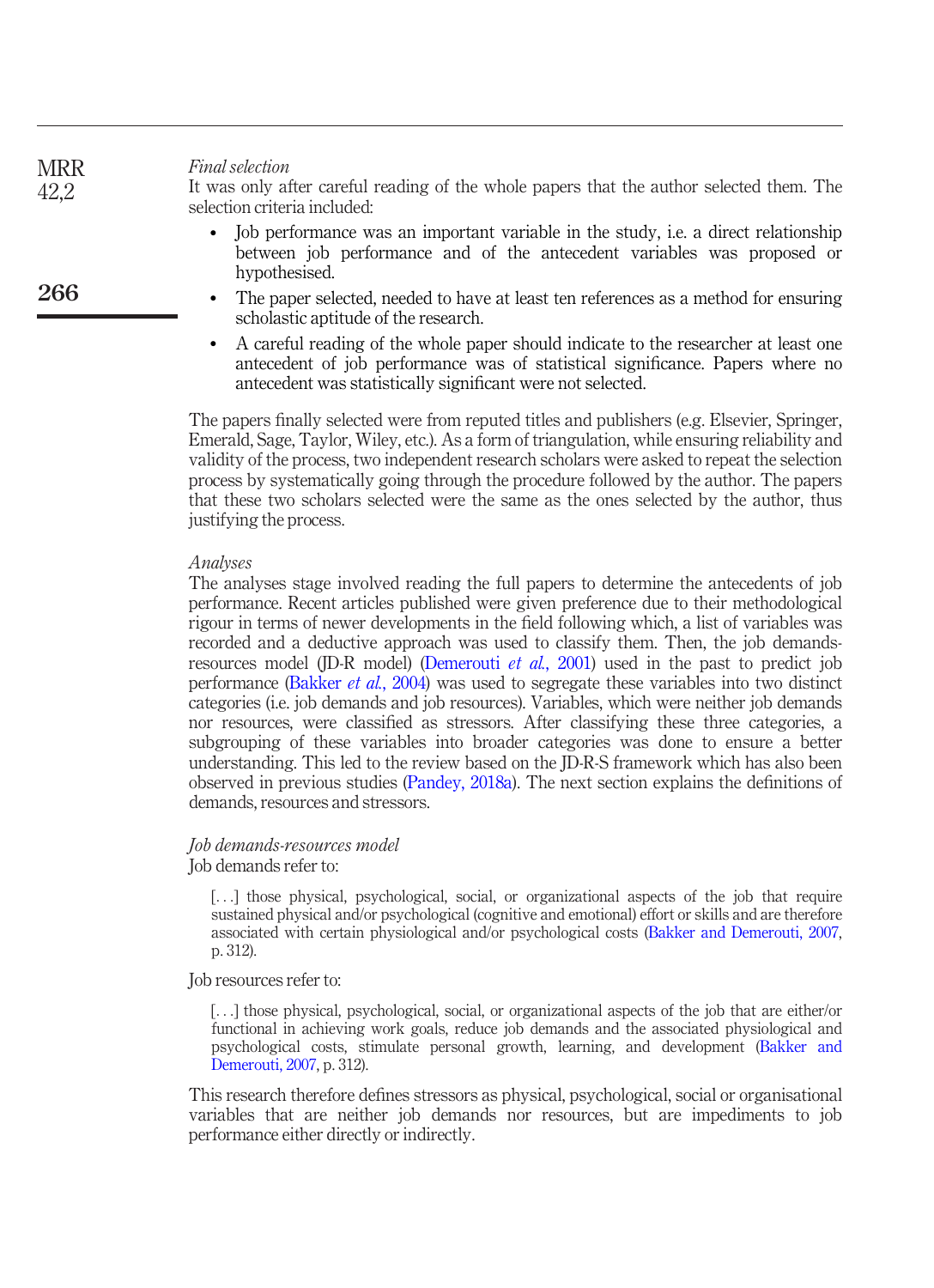# Findings

Factors affecting job performance: JD-R perspective Job demands

- Physical: Uppal et al. (2014) classified jobs requiring a physical effort on the part of an employee as contextual job characteristic. An increase in physical demand has quite naturally been linked to physiological outcomes like discomfort and fatigue (Campion, 1988) as well as attitudinal outcomes like job disengagement and job dissatisfaction (Christian et al., 2011).
- *Cognitive*: Many jobs require extensive use of cognitive faculties like information processing (Demerouti *et al..*, 2001); they have thus been classified as cognitive demands by (Bakker and Demerouti, 2014).
- Affective: Affective demands deal with requirements of affective displays along with the emotional labour expectations from a job. Hochschild (1983), for instance, established the importance of emotions when performing service roles. Similarly, Greenidge *et al.* (2014) have shown the impact of emotional regulation, which is a form of emotional labour. Figure 1 represents these demands.

## Resources

Individual resources. Figures 2 and 3 summarize individual resources. Individual resources (i.e. physical, cognitive and affective) act as valuable resources aiding in job performance. Physical fitness, for instance, becomes a vital resource for many jobs. Schmidt and Mckune (2012) identified various indicators of physical fitness related to job performance, for instance, lean muscle mass, overall fitness, strength endurance and aerobic capacity among others.



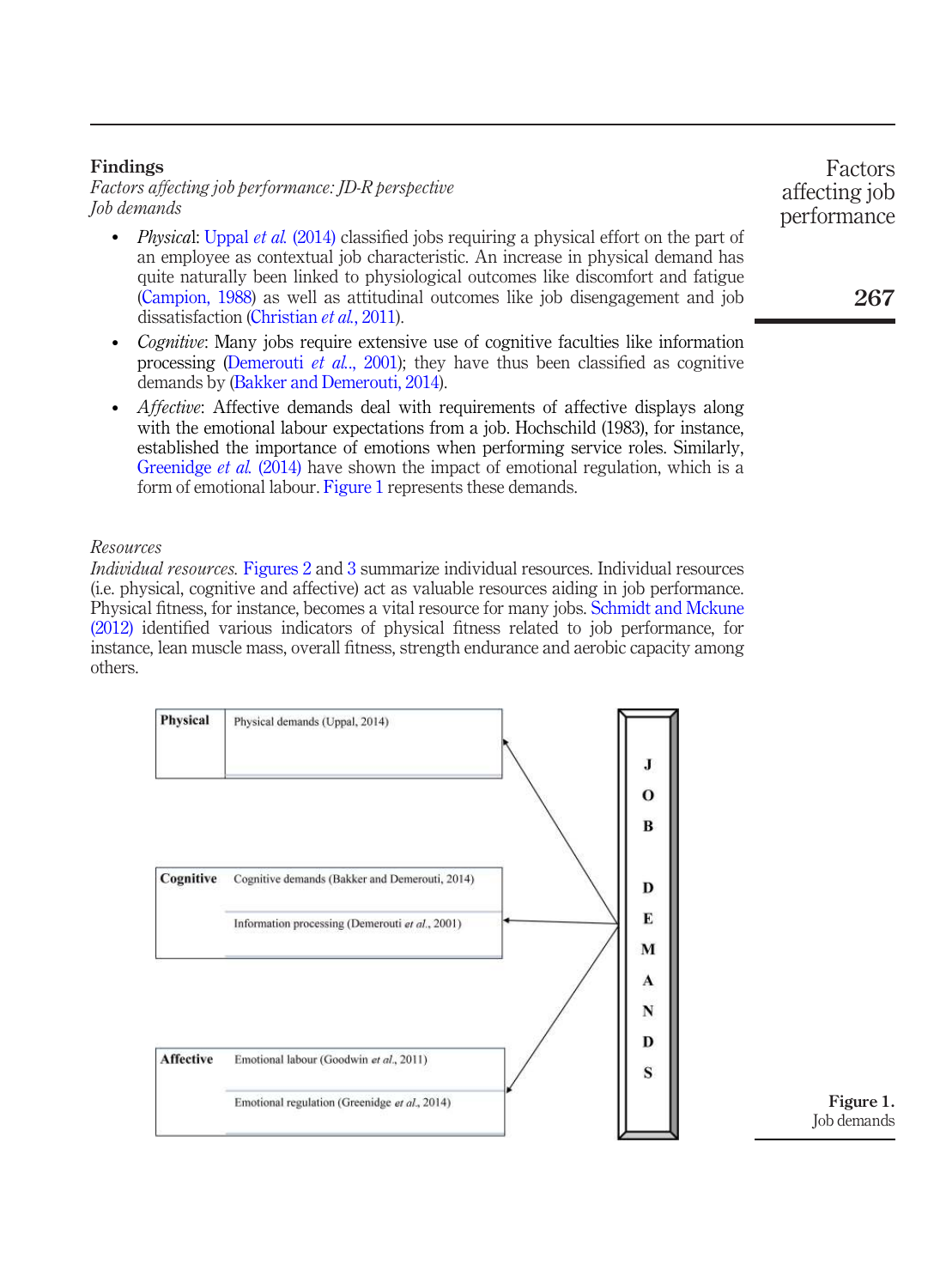

Among cognitive resources, mental ability was found to be associated with job performance (Barros et al., 2014). A meta-analysis by Gonzalez-Mulé et al. (2014) and Mount et al. (2014) reiterates that the general mental ability is indeed a good predictor of the task performance as well as overall job performance. DeCarlo et al. (2014) indicate the importance of contingent and context-specific procedural knowledge. Campbell et al. (1996) bring in the significance of declarative knowledge in conjunction with procedural knowledge. The importance of cognitive facets has been explicit in extant researches highlighting the impact of ability, skill and knowledge on performance (Borman *et al.*, 2014). Other cognitive qualities that are reservoirs of cognitive resources include mental health (Zhong et al., 2016) and intellectual efficiency (Woo et al., 2014).

Affective resources encompass emotional competence (Lorente et al.,. 2014) and emotional intelligence (Cote and Miners, 2006; Farh et al., 2012; Greenidge et al., 2014; Joseph et al., 2014; Sy et al., 2006). Emotional stability also has a positive association with job performance (Zeigler-Hill et al., 2015).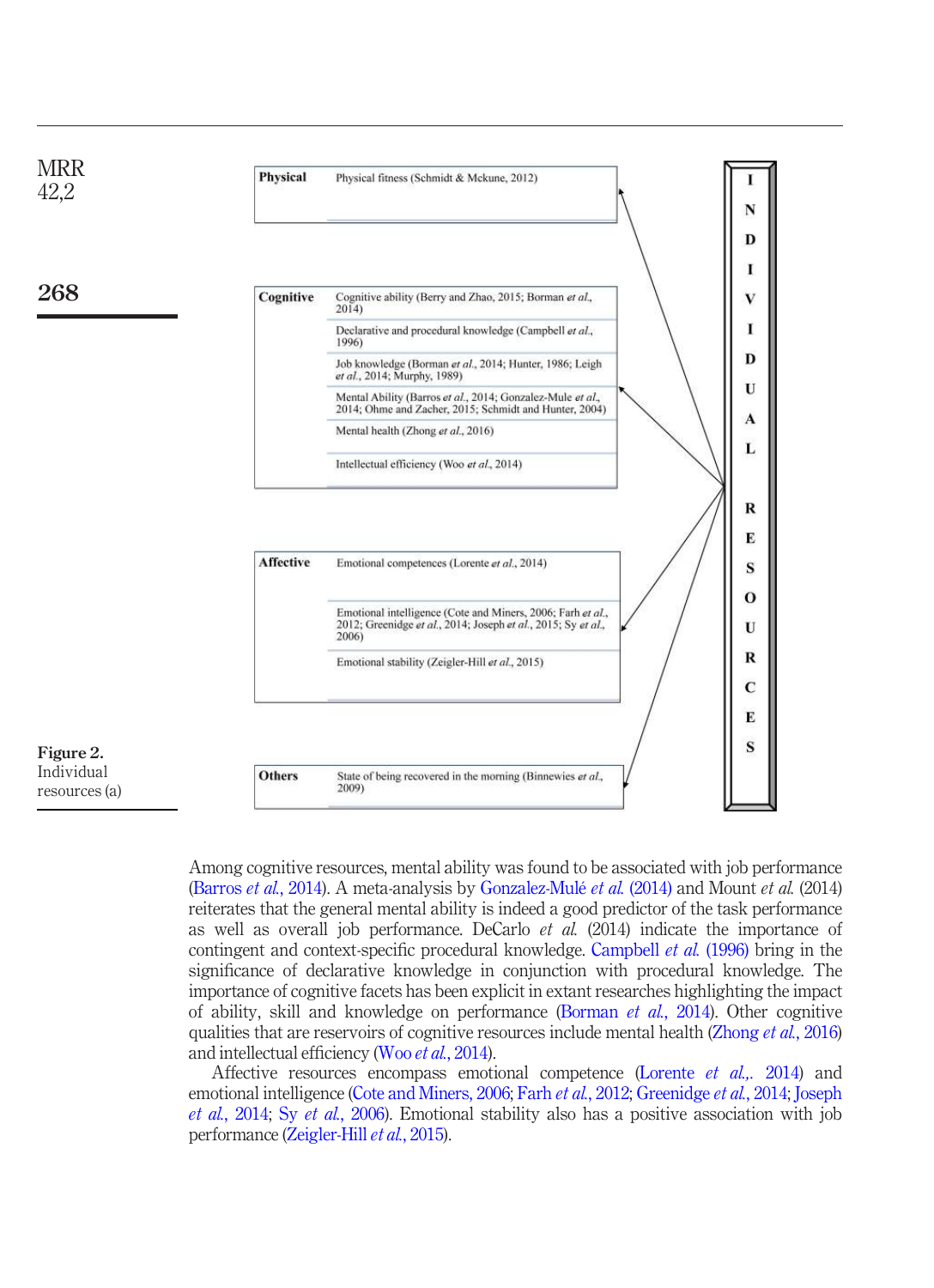

Personality plays an important role in how an individual behaves at the work place. Judge and Zapata (2015) along with Zeigler-Hill *et al.* (2015) are among those who have given prime importance to personality  $vis\cdot\hat{a}-vis$  job performance. From the trait-based conceptualisation, Guay et al. (2013) studied the impact of conscientiousness on task performance; van Aarde et al. (2017) later confirmed this through a meta-analysis. From an integrative approach to personality, the value of core self-evaluations (O'Neill *et al.*, 2016) has been established multiple times in extant literature. Examples include the works of Ferris *et al.* (2015), who showed the impact of self-esteem on job performance, and Lin *et al.* (2014), who studied the impact of positive affectivity aiding job performance.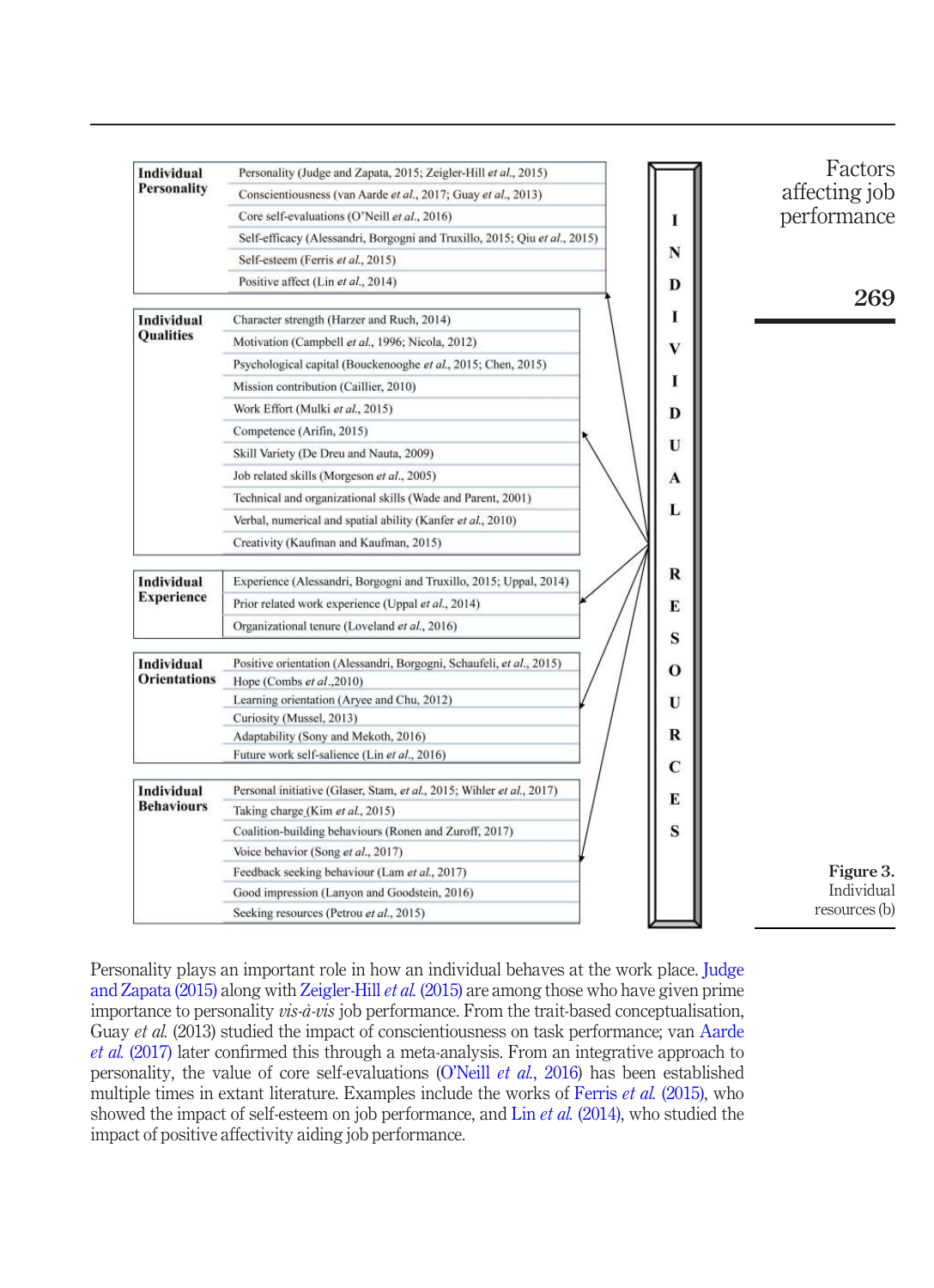Individual qualities like character strength along with psychological capital (Bouckenooghe et al., 2014) and motivation (Campbell et al., 1996; Nicola, 2012) have also been found to be positively associated with job performance (Harzer and Ruch, 2014). Amount of effort is a work resource that influences job performance (Mulki et al., 2016); however, job-related skills (Morgeson *et al.*, 2005), which include both technical and organisational skills (Wade and Parent, 2002) are also important resources that need to complement and supplement the efforts put forth in job performance. Additionally, some jobs also demand skill variety (De Dreu and Nauta, 2009) and competence (Arifin, 2014). In a rapidly changing business environment, verbal, numerical and spatial ability (Kanfer *et al.*, 2010) supplement the demand for creativity (Kaufman and Kaufman, 2015). Past research shows that high-performing employees are those who directly contribute to the mission of the agency (Caillier, 2010).

An individual's experience has also been found to be an invaluable resource for positive job performance. Individual experience is split into two: generic experience as propounded both by Alessandri et al. (2015) and Uppal et al. (2014), and specific prior work-related experience (Uppal *et al.*, 2014) coupled with organisational tenure (Loveland *et al.*, 2016).

An individual's orientation towards work is also a key resource in affecting job performance positively, including positive orientation (Alessandri et al., 2015) and hope (Combs et al., 2010). Dynamic work environments today, have sown the seeds of learning orientation (Aryee and Chu, 2012) enhancing both curiosity (Mussel, 2013) and adaptability (Sony and Mekoth, 2016).

In addition to an individual's behaviours, in terms of taking personal initiatives (Glaser et al., 2015; Wihler et al., 2017) and charge (Kim et al., 2015), which are proven factors enhancing job performance, work settings within teams have encouraged coalition-building (Ronen and Zuroff, 2017) and feedback-seeking behaviours (Lam et al., 2017). Further, voice behaviour (Song et al., 2017), behaviours for good impression (Lanyon and Goodstein, 2016) and seeking resources (Petrou et al., 2015) add onto the existing factors aiding job performance.

Job resources. Figure 4 summarize job resources. Along with personal resources, job resources are important predictors of job performance (Kroon et al., 2015). Glaser et al. (2015) indicated the importance of work-related resources in predicting job performance. From the perspective of work attitudes, job commitment (Siders, 2001; Yu et al., 2014) and organisational citizenship behaviour (Ozer, 2011) are important predictors. Tims et al. (2014), and Miraglia et al. (2017) have highlighted the effect of job crafting, while others like Baines  $(2015)$  and Wang *et al.*  $(2015)$  have looked into the outcome of job crafting: in other words, an individual's engagement affecting job performance.

According to some scholars (Häusser et al., 2014), the repetitiveness of jobs also acts as an important resource in aiding job performance. Lin *et al.*  $(2014)$  lay emphasis on the fitment of a person to a job, while Lorente *et al.*  $(2014)$  show that job control leads to increased job performance. Scholars like Lee *et al.* (2004) have laid emphasis on "on-the-job" embeddedness", which in fact shares several characteristics with job engagement, and has thereby been shown to act as a job performance enhancer.

Work group provides resources for successful job performances. Jirawuttinunt and Imsuwan (2015) have highlighted the importance of group work and collaboration skills. Beehr *et al.* (2000), along with Cross and Cummings (2004), showed the impact of co-worker support, bringing to the fore the effect of positive relationships between workers. Miao *et al.* (2014) emphasised the effect of trust at work on employee's job performance. Comparative variables in group settings, like objective internal and external pay standing

270

**MRR** 42,2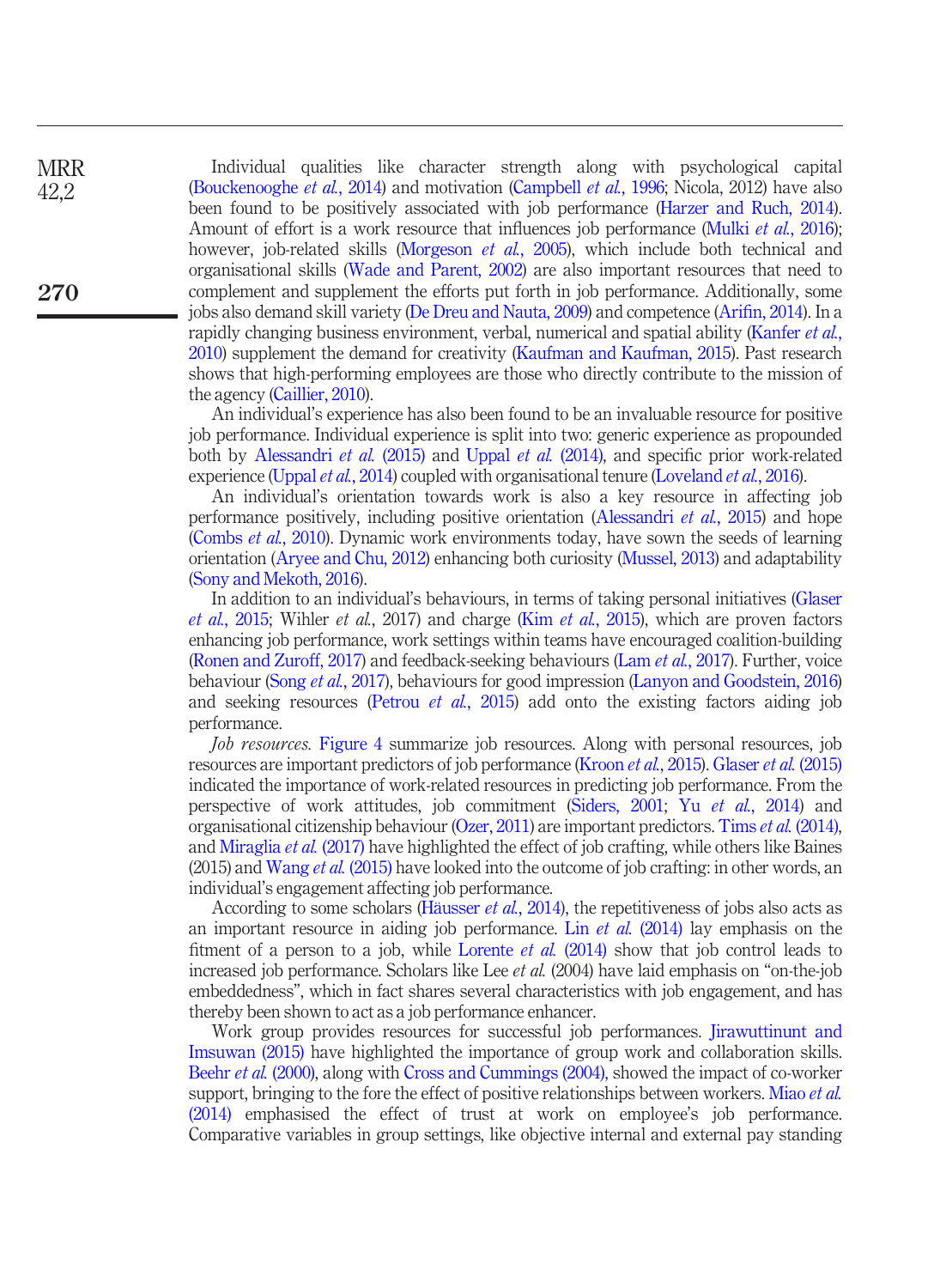

(Sieweke et al., 2017) and relative i-deals (Vidyarthi et al., 2016) have proved to be important job performance enhancers.

A supervisor and/or the manager plays an important role in enhancing job performance, especially within a group. Huang et al.  $(2013)$  and Miao et al.  $(2014)$  showed the trust that a supervisor/manager reposes on a subordinate, makes a significant impact on his/her job performance.

In terms of work systems and processes, HRM plays a major role in organisations and can be a source of sustained competitive advantage (Barney, 1991). High-performance work systems along with high-commitment HR practices (training and development, supportive supervision, compensation and information sharing) also impact job performance (Chang and Chen, 2011).

Organisational resources. Figure 5 summarizes organisational resources. An organisation's orientation programmes like customer orientation (Chakrabarty et al., 2014),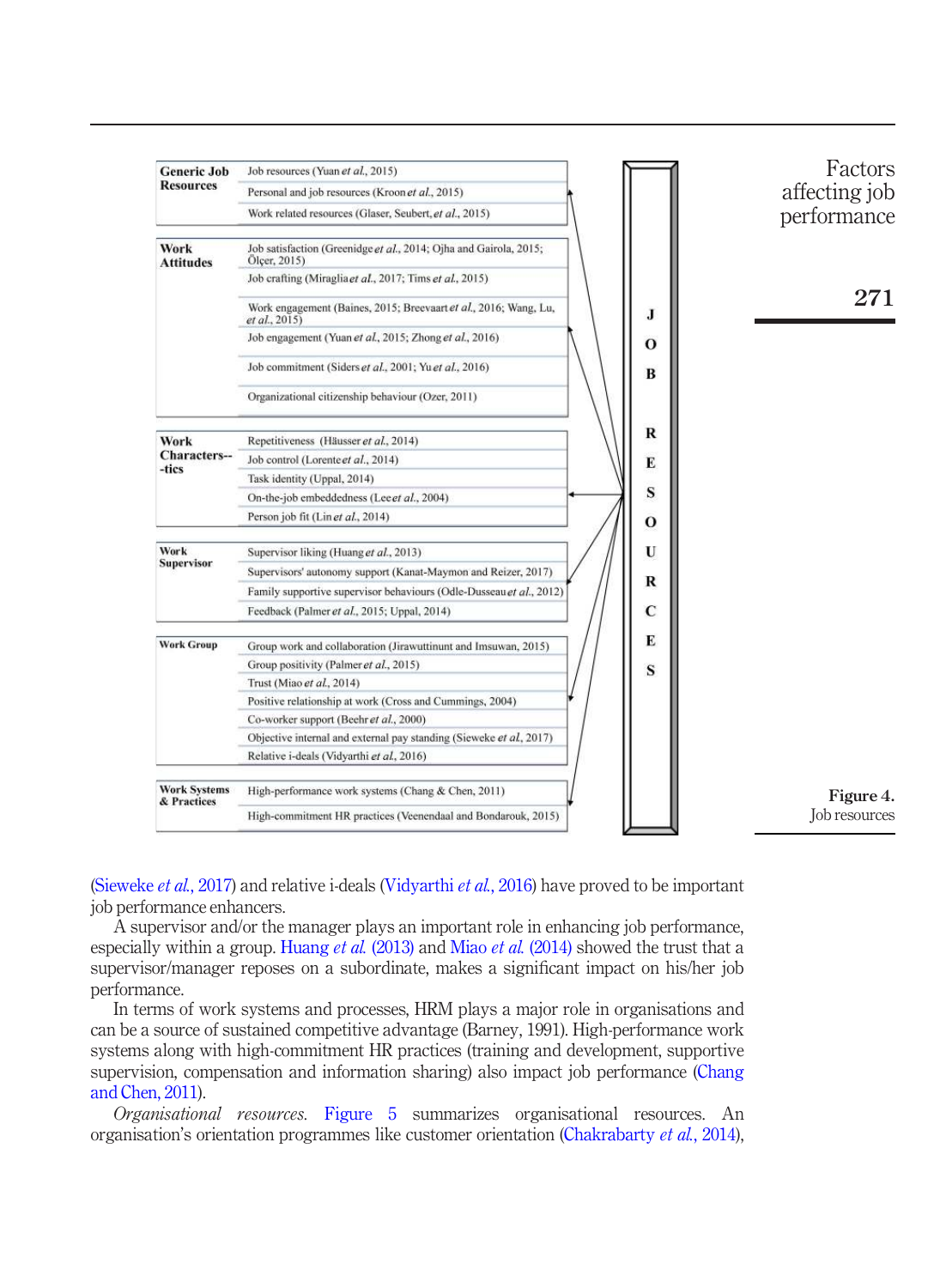![](_page_9_Figure_0.jpeg)

# Figure 5. Organizational resources

workplace communication (Zhang and Venkatesh, 2013) and knowledge sharing (Kim and Yun, 2015) also impact job performance.

In terms of organisational climates, psychological safety climate, which aids in psychological health and safety in the workplace, has been found to be a facilitator aiding job performance (Idris *et al.*, 2015). Looking at an organisation holistically, its ethical climate is an important variable; extant literature has validated and established the role of psychological and perceptual evaluation of ethical climate impacting job performance (Briggs, Jaramillo, and Weeks, 2012; Schwepker, 2013).

Organisational support (Randall et al., 2015), i.e. resource availability, training and psychological empowerment ((D'Innocenzo et al., 2016; Frayne and Geringer, 2000; Latham and Kinne, 1974; Maynard et al., 2014; Ölçer, 2015), is also known to enhance job performance (Baines, 2015).

272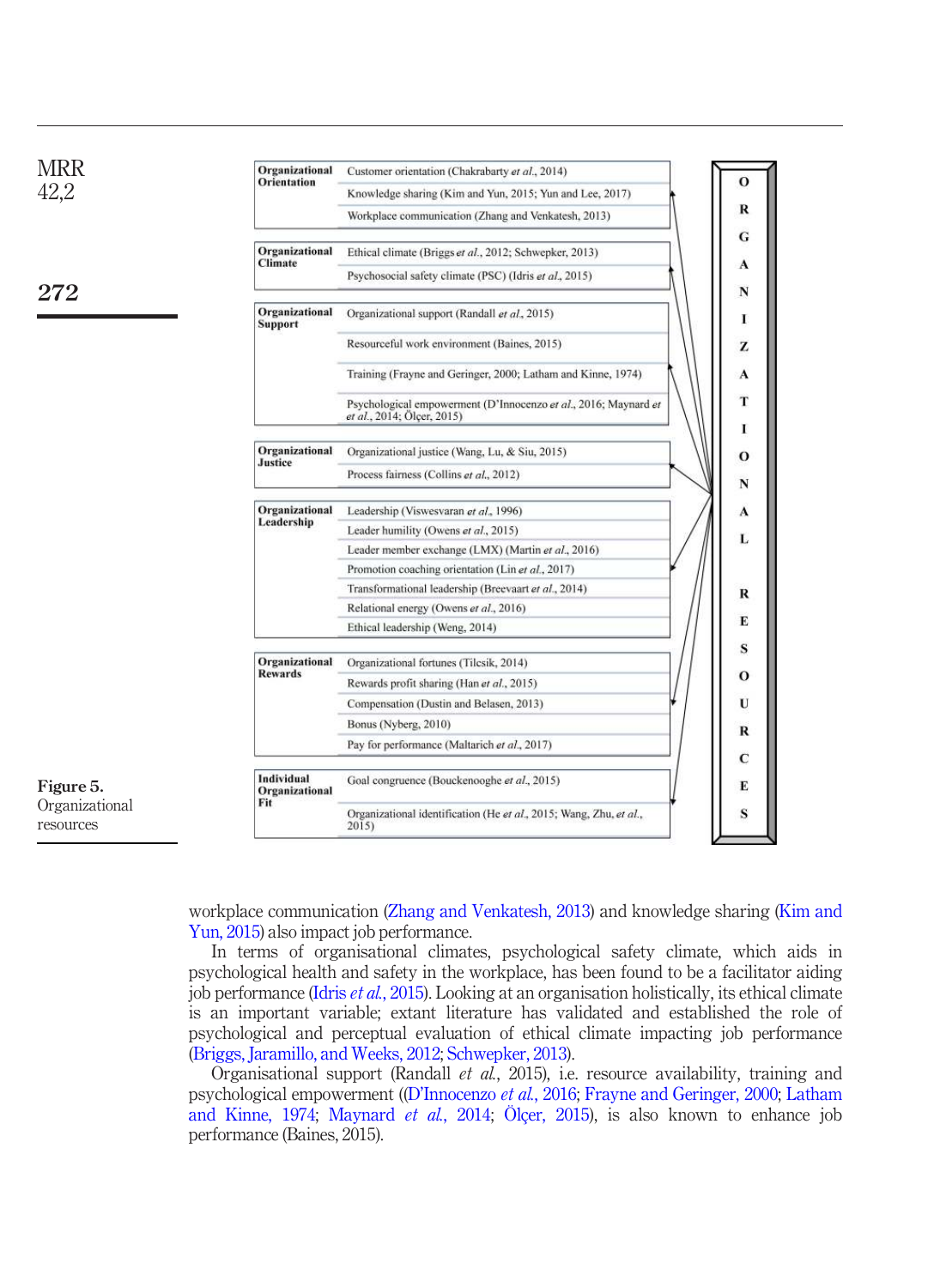Organisational justice through process fairness perception also have an impact on job performance (Collins *et al.*, 2012 and Wang *et al.*, 2015).

Under organisational leadership, scholars have performed meta-analyses to establish that leader–member exchange (LMX) positively impacts both task and citizenship performance (Martin et al., 2016). Leadership characteristics like humility at workplace (Owens et al., 2015), along with transformational leadership, increase the intrinsic value of work of their workforce, thereby enhancing job performance (Breevaart et al., 2014). The same is applicable to ethical leadership, which subsumes morality (Chen *et al.*, 2010); additionally, Chen (2015) highlighted the psychological capital of leader, another crucial facilitator enhancing performance of a subordinate.

Organisational rewards including compensation (Dustin and Belasen, 2013), pay for performance (Maltarich et al., 2017), rewards in terms of profit sharing and/or bonus dictate employee performance (Tilcsik, 2014), thereby aiding in job performance enhancement (Han et al., 2015; Nyberg, 2010).

Individual–organisation fit in terms of goal congruence (Bouckenooghe et al., 2014), organisational identification, referring to members' perceived unanimity with and belongingness with their organisation are significant predictors of job performance (Wang et al., 2015).

Social resources. Figure 6 summarizes social resources. Organisations and society do not exist in mutual exclusivity, thereby societal resources aid in job performance. While AbuAlRub (2004) highlighted the importance of social support through his study on

![](_page_10_Figure_5.jpeg)

Figure 6. Social resources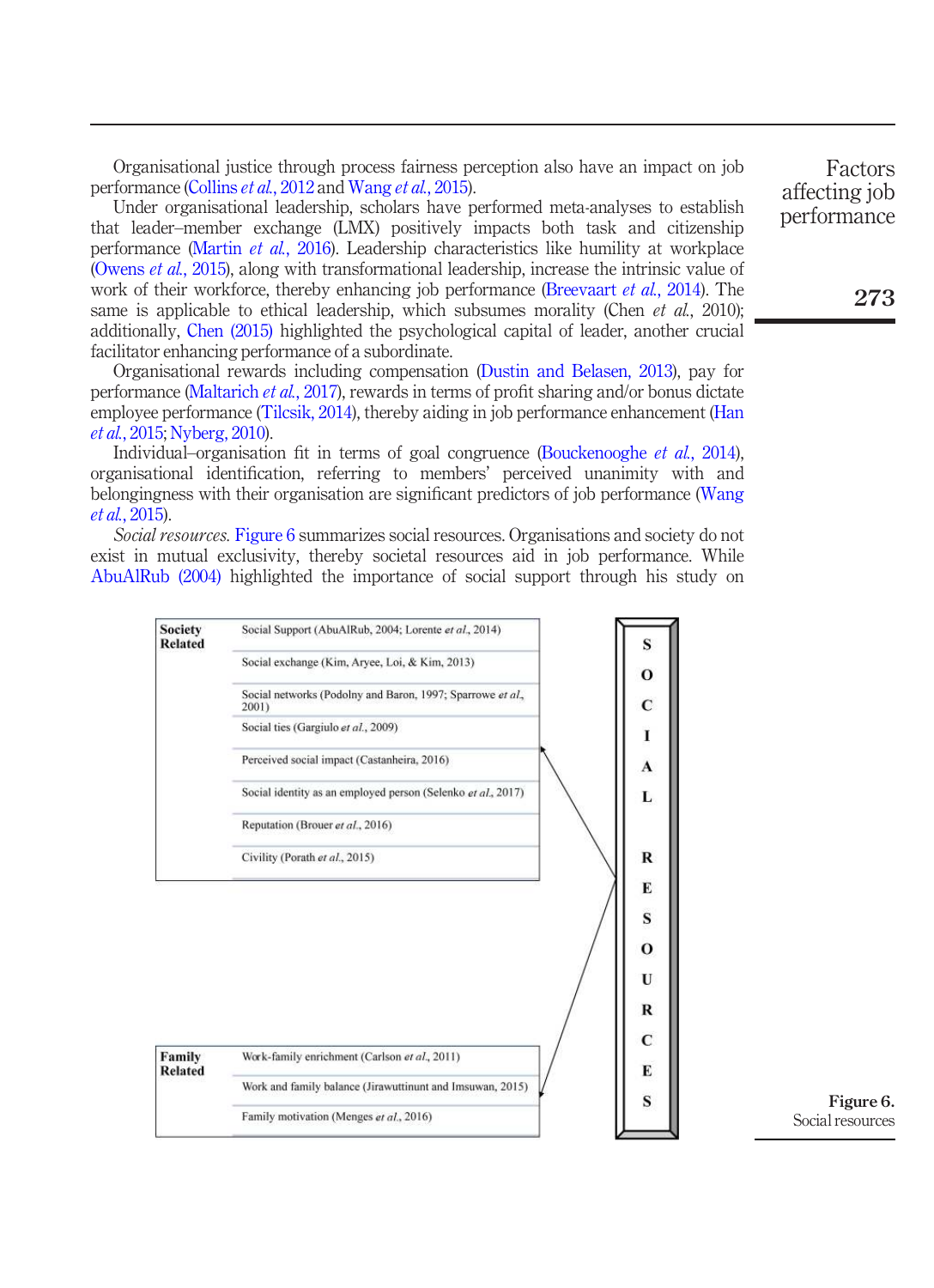MRR 42,2

274

hospital nurses, Lorente *et al.* (2014) studied the same variable with construction workers. Social support rests on a social network of an individual, which facilitates social exchange; therefore, they (i.e. social networks, social ties and social exchange) individually and in amalgamation have an impact on job performance (Gargiulo *et al.*, 2009; Kim *et al.*, 2013; Podolny and Baron, 1997; Sparrowe et al., 2001). Porath et al. (2015), along with Castanheira (2016), have gone a step ahead to show the impact of civility within society and the perceived social impact of jobs enhance an employee's job performance.

Family forms an important linkage affecting job performance. Balancing work and family is crucial to an individual's integrated growth in society. Jirawuttinunt and Imsuwan (2015) show that work–life balance predicts job performance. Similarly, work–family enrichment influences job performance directly through resource gain and inter-domain transfer of skills and indirectly through a change in attitudes (Hobfoll, 1989, 2002; Marks, 1977; Sieber, 1974). Enrichment here is defined as "the extent to which experiences in one role (e.g. work) improve the quality of life in another role (e.g. family)" (Greenhaus and Powell, 2006, p. 73). Carlson et al. (2011) have further established the link between work– family enrichment and job performance, and have proposed mediating mechanisms for the same. A recent longitudinal study has a very interesting finding that family motivation enhances job performance "part by providing energy, but not by reducing stress" (Menges et al., 2017, p. 695). These findings are consistent with the conceptualisation this study, and thereby positions family motivation as a vital resource for enhancing work performance.

#### Stressors

Individual stressors. Figure 7 summarizes individual stressors. In terms of an individual's personality, Sun and van Emmerik (2015) showed that in case an employee has low political skill, then proactive personality actually reduces task performance; other researchers have also opined in similar lines. Uppal *et al.* (2014) brought out the negative relation between neuroticism and job performance, while Chang and Huand (2011) have focussed more on personality variable external locus of control.

Negative perceptions formed by employees at work impede job performance along with perception of pressure (Wu, 2011) and stress (Edwards et al., 2014). Psychological disorders, like attention-deficit/hyperactivity disorder (Halbesleben et al., 2013) have also been shown to be stressors that have an adverse effect on job performance.

Job stressors. Figure 8 summarizes job stressors. Job stress is a key factor that negatively affects job performance (Ojha and Gairola, 2015). Liu et al. (2013) study specifically about hindrance stressors that prompt passive coping style like withdrawal from one's effort towards work that leads to reduced job performance. Glaser et al. (2015) classify work overload as an important job stressor, while others have focused more on job insecurity (De Cuyper et al., 2014; Wang et al., 2015). A fit between person and the work environment is also important in dictating one's performance; a misfit between the individual and her/his vocation leads to reduced job performance (Iliescu et al., 2015). Variability in work does also act as a stressor impacting job performance (Beehr et al., 2000).

Affective stressors like "burnout" is an important variable that drains resources and detracts job performance. In fact, two of its sub-dimensions (i.e. disengagement and exhaustion) have been widely studied, and have been found to be highly negative in terms of their relation to job performance. Among others, while Halbesleben and Bowler (2007) emphasised on "emotional exhaustion", Demerouti et al. (2014) focused more on "disengagement", with both playing a negative role in terms of job performance. Other affective variables like over commitment (Feuerhahn et al., 2012) and frustration (Iliescu et al., 2015) also are detrimental to job performance.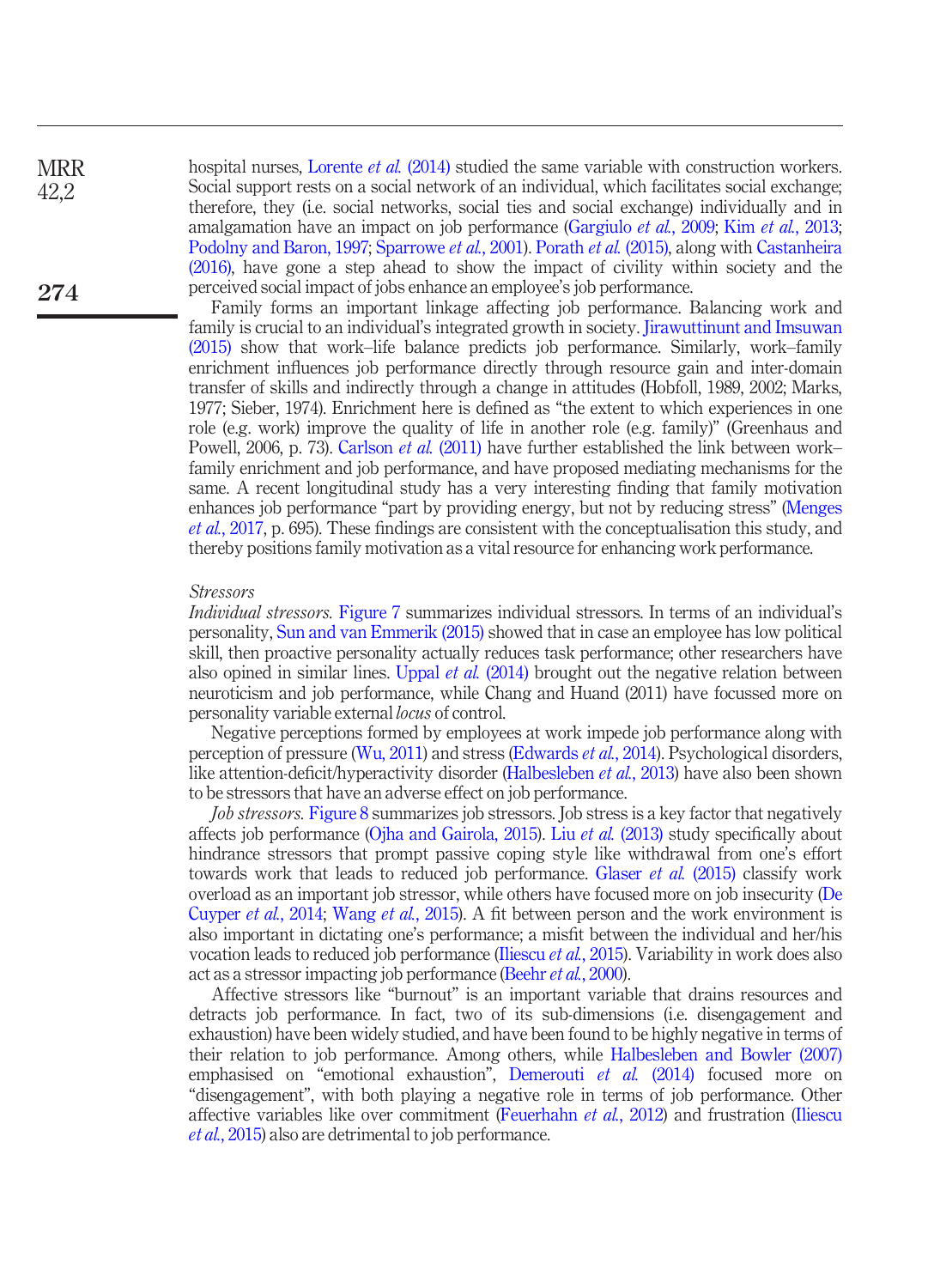![](_page_12_Figure_0.jpeg)

Studies posit that network constraint negatively predicts job performance (Tilcsik, 2014), especially so, if organisations are conceptualised as huge networks, wherein the supervisor forms a critical node in this network. Given this context, abusive supervision is negatively associated with job performance (Walter and Lam, 2015). Having said this, it is important to de-energise relationships in these networks, as in these relations, people often find it challenging to restrain their emotions, leading to controlled information processing, thereby creating a vacuum in terms of concentrating on the job at hand, and thus, negatively affecting job performance (Gerbasi *et al.*, 2015). Similarly, a disruption in this network may also be caused by activities like mass layoff and breach of psychological contract (López Bohle *et al.*, 2017), again negatively affecting job performance.

Rewards and punishments within an organisation are closely associated with performance. Feuerhahn et al. (2012) studied the adverse effect of an imbalance between effort and rewards on job performance, while Lee and Oah (2015) focused on penalising employees, thereby again leading to reduced performance.

Each individual plays certain roles within an organisation; these roles at times become stressors and retard job performance. Role ambiguity reflects a lack of job-related information (Breaugh and Colihan, 1994; Rizzo et al., 1970), and has been found to be negatively associated with job performance (Tubre and Collings, 2000; Yun et al., 2007). Fried *et al.* (1998) have included role conflict in addition to role ambiguity as significant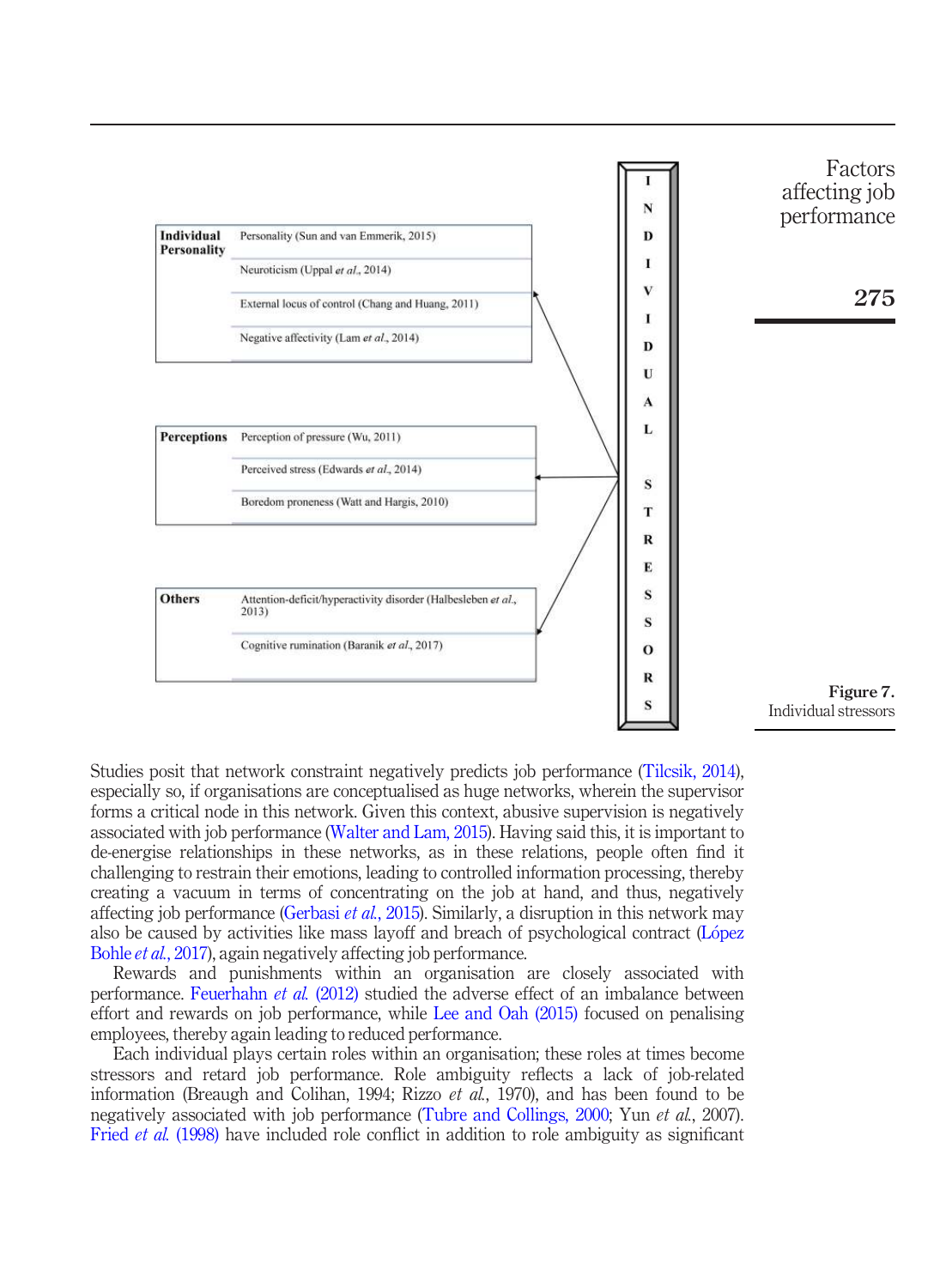![](_page_13_Figure_0.jpeg)

#### Figure 8. Job stressors

**MRR** 42,2

276

stressors that impede job performance. Scholars have also studied other variables like role stress (Jones et al., 2007) and role overload (Yang, Lee, and Cheng, 2015), and have confirmed that they too are impediments in terms of job performance.

Family stressors. Figure 9 summarizes family stressors. Family-level variables can be an inhibitor of job performance when acting as stressors. Work–family conflict is a major variable that dictates the negative interference of the demands of these two domains on each other. These conflicts in the family (Nohe et al., 2013; Witt and Carlson, 2006) and work (Nohe et al., 2013; Witt and Carlson, 2006) lead to a decrease in job performance of the individual. How the family members behave is also an important factor; Lim and Tai (2014) have indicated the negative effects of family incivility on job performance. Spouse is an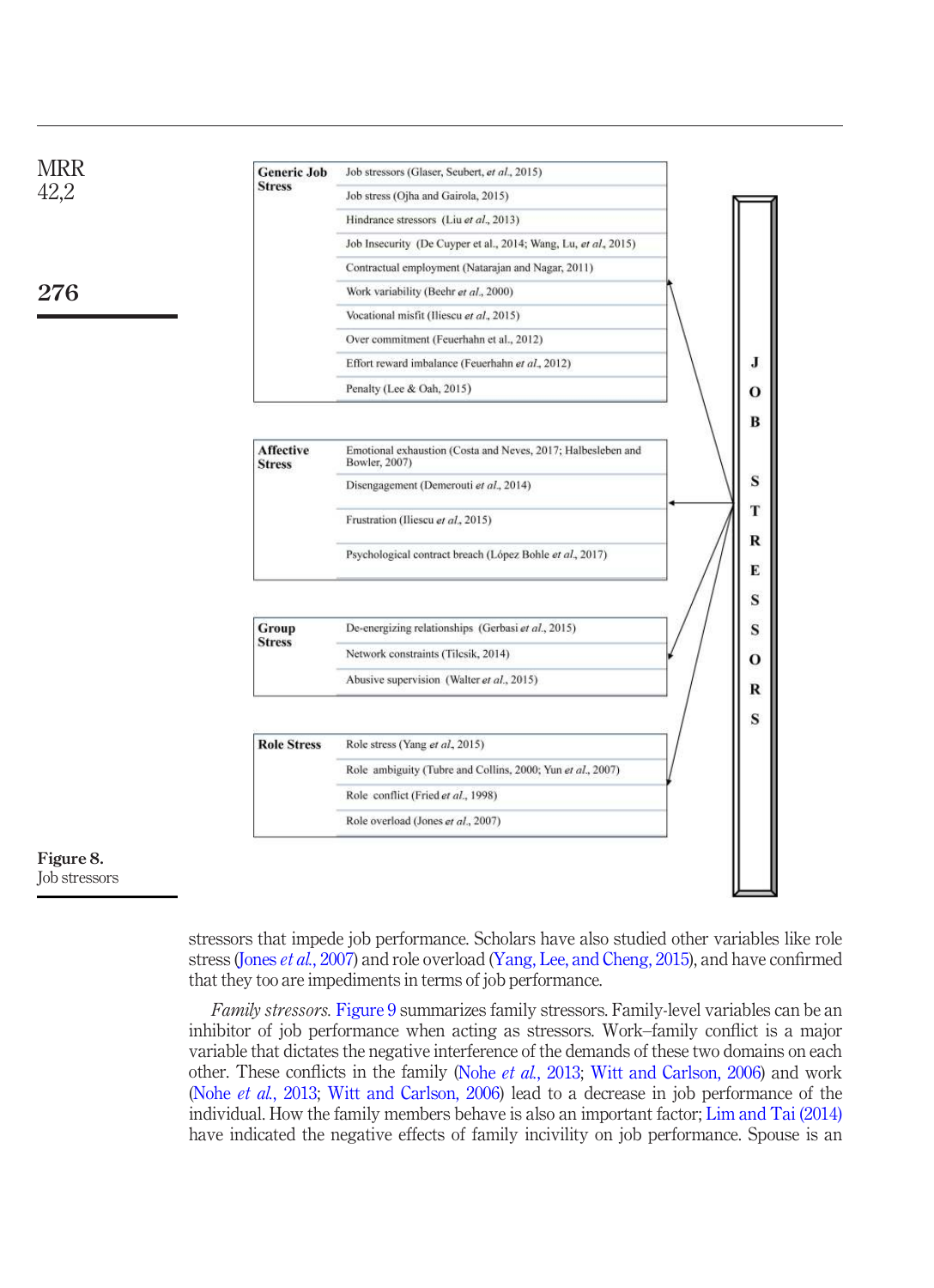![](_page_14_Figure_0.jpeg)

important member of the household of married individuals LeBlanc, Barling and Turner (2014) highlighted partner aggression as stressors that impact performance.

## **Discussion**

The findings above indicate the different job demands that decrease job performance. From an organisational perspective, there are two strategies to deal with demands: the first would be to decrease demands if possible, and other would be to manage demands more effectively. In today's business environment characterised by volatility, uncertainty, complexity and ambiguity (VUCA) (Bennett and Lemoine, 2014), it makes more sense to manage demands rather than just reducing them. Recent studies for example have highlighted that "job demands may lead to good performance when employees' job security is high" (Lu et al., 2017, p. 28); thus "job security" actually manages demands in such a way that they lead to enhanced performemance. In the context of resources, there are again two strategies that could be thought of: increasing the resources and optimising the use of resources. By and large, resources for any organisation are not always scarce or unlimited; thus, organisations need to make use of limited resources judiciously, thereby optimising them – a preferred strategy to aid in job performance. Stressors too need to be reduced and/or managed. The first priority should be to reduce stressors; however, when it is not possible, it may be worthwhile to manage them to cushion their impacts. For example, in the context of marines, it was found that "Marines whose leaders were judged by superiors to exhibit charismatic leader behaviors appraised challenge stressors as being more challenging, and were more likely to respond to this appraisal with higher performance" (LePine et al., 2016, p. 1036); thus, the resource of leadership style as highlighted here, manages how stressors impact job performance. Similarly, the stressor of job insecurity has also been shown to be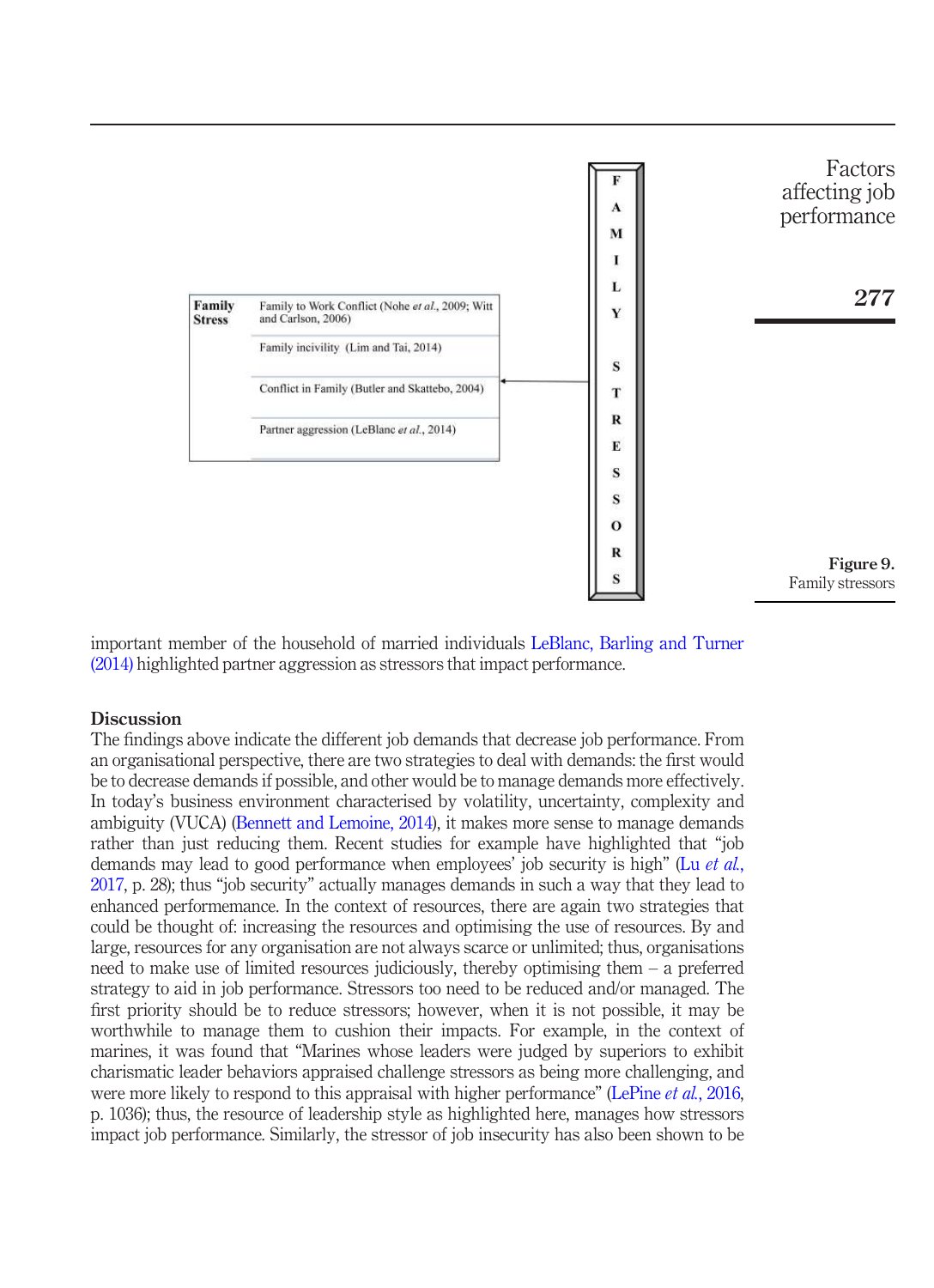nullified by high organisational justice (Wang *et al.*, 2015) and forgiveness can buffer the impact of psychological contract breach on job performance (Costa and Neves, 2017).

#### Practical contribution

All three categories of factors idenfied provide insights to practioners for enhancing job performance. The "demands" category identfies and highlights affective demands in addition to cognitive and physical demands (that are widely recognised by practioners) as ones that actually affect job performance. With the rise of service economy, affective demands like performance of emotional labor must also be recognised and rewarded.

Similarly under the "resources" category, in addition to individual, job, group and organisational resources, this study has highlighted resources that exist outside organisational domains like social and family resources. The challenge with management practioners now lie in tapping into these resources to aid performance of employees by maintaining favourable ties with the actors involved in these arenas.

Lastly, "stressors" show that in addition to individual- and job-level variables, there are family-level variables, which are outside the organisational ambit, impeding employee performance and organisation's performance thereby. Thus, it is crucial to either help employees lower these stressors or provide resources to buffer the impact of these stressors.

#### Theoretical contribution

One of the major theoretical contributions of this study is the augmentation of the job demands-resources (JD-R) model to the job demands-resources-stressor (JD-R-S) model. In addition to the existing job demands and resources, it identifies stressors that are conceptually different from demands as well as resources but impede job performance. The other contribution is the grouping of different variables under demands, resources and stressors into meaningful subcategories.

#### Limitations, future directions and conclusion

The potential limitations for SLR must be acknowledged. The search process was confined to the subscribed databases of the institute's library with a linguistic restriction. There may also be a few instances of omission of articles by overlook. Future reviews could include studies in other languages. Non-indexed journals, dissertations and books were not included in the review. A more comprehensive review can augment the findings of this review by including these. This review also excludes studies that do not directly deal with job performance but with variables which are then connected to job performance like job satisfaction (Pandey and Singh, 2016) burnout (Pandey and Singh, 2015) emotional labor (Pandey et al., 2018), empowerment (Pandey, 2016) and organizational commitment to name a few (Jha and Pandey, 2015). Future studies can look at these variables as well.

This review develops sequential and linear relationships, i.e. demands and stressors impede performance, whereas resources aid in job performance. There is possibility of existence of serial and parallel mediation which can be verified by future studies. For example, certain demands can reduce resources and then subsequently affect job performance. Similarly there is also possibility of the identified variables to act as moderators. For example, stressors can act as potential moderators between the relationships of demand and job performance and resources and job performance. Future studies can look into developing these mediating and interactional effects and develop propositions based on applicable theories.

Future studies could also look at quantifying the relationships presented in the review through meta-analytical procedures. This would help in confirming the relationship and also present the strength of these relationships. Similarly there is ample scope for identifying the

278

**MRR** 42,2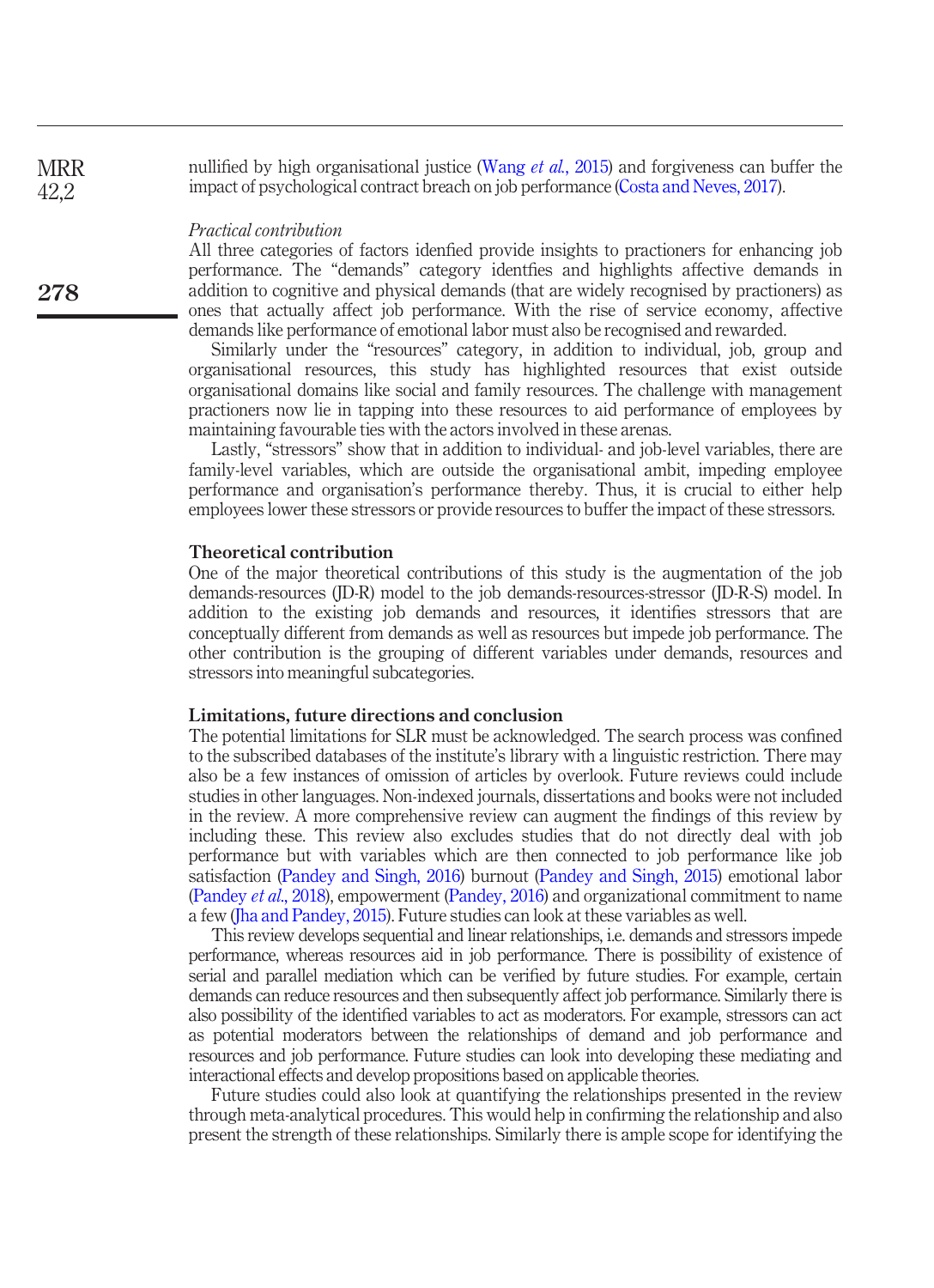overlaps between the various variables presented in the review and develop overreaching constructs that could comprise these variables and bring in more parsimony to the model developed. Thus, the two existing streams of research on-job performance discussed in the section of research gap can either borrow a part of the model to develop moderations and mediations or collate studies to quantify the proposed relationships in this paper.

This paper has focused on individual-level conceptualization (micro level) of performance; however, a similar study can be done at group (meso level) and organizational levels (macro level). Further there is scope for consolidating the antecedents and outcomes of many organizational-level practices like downsizing that in turn have a bearing on performance at all the three levels encompassing financial and non-financial variables.

The study has extensively reviewed literature and developed a frame that identifies, classifies and clarifies factors affecting job performance. The schema will provide an easy reference for scholars and practitioners to identify factors and thus create and/or modify their systems and processes to align with objective of enhancing job performance through an HRM-based approach (Pandey, 2018b).

#### References

- Aarde, N.V., Meiring, D. and Wiernik, B.M. (2017), "The validity of the big five personality traits for job performance: meta-analyses of South African studies", International Journal of Selection and Assessment, Vol. 25 No. 3, pp. 223-239.
- AbuAlRub, R.F. (2004), "Job stress, job performance, and social support among hospital nurses", Journal of Nursing Scholarship : An Official Publication of Sigma Theta Tau International Honor Society of Nursing, Vol. 36 No. 1, pp. 73-78.
- Alessandri, G., Borgogni, L. and Truxillo, D.M. (2015), "Tracking job performance trajectories over time: a six-year longitudinal study", European Journal of Work and Organizational Psychology, Vol. 24 No. 4, pp. 560-577.
- Alessandri, G., Borgogni, L. and Latham, G.P. (2017), "A dynamic model of the longitudinal relationship between job satisfaction and supervisor-rated job performance", Applied Psychology, Vol. 66 No. 2, pp. 207-232.
- Alessandri, G., Borgogni, L., Schaufeli, W.B., Caprara, G.V. and Consiglio, C. (2015), "Erratum to: from positive orientation to job performance: the role of work engagement and self-efficacy beliefs", Journal of Happiness Studies, Vol. 16 No. 3, pp. 811-811.
- Arifin, H.M. (2014), "The influence of competence, motivation, and organisational culture to high school teacher job satisfaction and performance", International Education Studies, Vol. 8 No. 1, p. 38.
- Aryee, S. and Chu, C.W.L. (2012), "Antecedents and outcomes of challenging job experiences: a social cognitive perspective", Human Performance, Vol. 25 No. 3, pp. 215-234.
- Bakker, A.B. and Demerouti, E. (2007), "The job demands resources model: State of the art", *Journal of* Managerial Psychology, Vol. 22 No. 3, pp. 309-328.
- Bakker, A.B. and Demerouti, E. (2014), "Job demands–resources theory", in Chen, P.Y. and Cooper, C.L. (Eds), Work and Wellbeing: Wellbeing: A Complete Reference Guide, Wiley, NJ, pp. 37-64.
- Bakker, A.B., Demerouti, E. and Verbeke, W. (2004), "Using the job demands-resources model to predict burnout and performance", Human Resource Management, Vol. 43 No. 1, pp. 83-104.
- Barros, E., Kausel, E.E., Cuadra, F. and Díaz, D.A. (2014), "Using general mental ability and personality traits to predict job performance in three Chilean organizations", International Journal of Selection and Assessment, Vol. 22 No. 4, pp. 432-438.
- Bartlett, J.E. and Bartlett, M.E. (2011), "Workplace bullying: An integrative literature review", Advances in Developing Human Resources, Vol. 13 No. 1, pp. 69-84.

Factors affecting job performance

279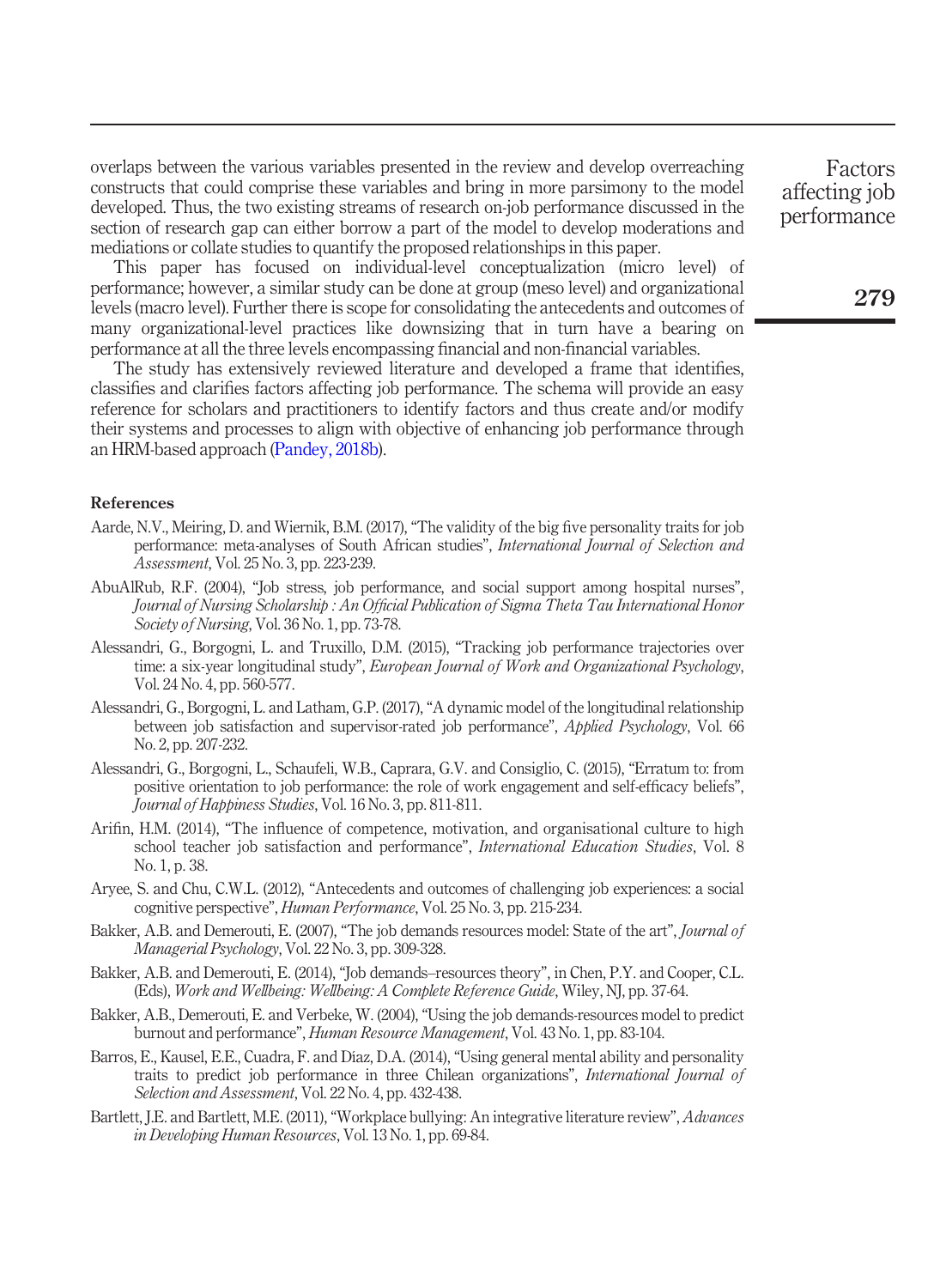| <b>MRR</b><br>42,2 | Beehr, T.A., Jex, S.M., Stacy, B.A. and Murray, M.A. (2000), "Work stressors and coworker support as<br>predictors of individual strain and job performance", Journal of Organizational Behavior, Vol. 21<br>No. 4, pp. 391-405.                                                             |
|--------------------|----------------------------------------------------------------------------------------------------------------------------------------------------------------------------------------------------------------------------------------------------------------------------------------------|
|                    | Bennett, N. and Lemoine, G.J. (2014), "What a difference a word makes: understanding threats to<br>performance in a VUCA world", <i>Business Horizons</i> , Vol. 57 No. 3, pp. 311-317.                                                                                                      |
| 280                | Borman, W.C. and Motowidlo, S.M. (1993), "Extending the criterion domain to include elements of<br>contextual performance", in Schmitt, N. and Borman, W.C. (Eds), Personnel Selection in<br><i>Organizations</i> , Jossey-Bass, San Francisco, pp. 71-98.                                   |
|                    | Borman, W.C., Brantley, L.B. and Hanson, M.A. (2014), "Progress toward understanding the structure<br>and determinants of job performance: a focus on task and citizenship performance",<br><i>International Journal of Selection and Assessment, Vol. 22 No. 4, pp. 422-431.</i>            |
|                    | Bouckenooghe, D., Zafar, A. and Raja, U. (2014), "How ethical leadership shapes employees' job<br>performance: the mediating roles of goal congruence and psychological Capital", Journal of<br><i>Business Ethics</i> , Vol. 129 No. 2, pp. 251-264.                                        |
|                    | Bowen, C.-C., Swim, J. and Jacobs, R.R. (2000), "Evaluating gender biases on actual job performance of<br>real people: a Meta-analysis", <i>Journal of Applied Social Psychology</i> , Vol. 30 No. 10, pp. 2194-2215.                                                                        |
|                    | Breevaart, K., Bakker, A.B. and Demerouti, E. (2014), "Uncovering the underlying relationship between<br>transformational leaders and followers' task performance", Journal of Personnel Psychology,<br>Vol. 13 No. 4, pp. 194-203.                                                          |
|                    | Breevaart, K., Bakker, A.B., Demerouit, E. and Derks, D. (2016), "Who takes the lead? A multi-source<br>diary study on leadership, work engagement, and job performance", Journal of Organizational<br><i>Behavior</i> , Vol. 37 No. 3, pp. 309-325.                                         |
|                    | Brief, A.P. and Motowidlo, S.J. (1986), "Prosocial organizational behaviors", Academy of Management<br><i>Review</i> , Vol. 11 No. 4, pp. 710-725.                                                                                                                                           |
|                    | Briggs, E., Jaramillo, F. and Weeks, W.A. (2012), "The influences of ethical climate and organization<br>identity comparisons on salespeople and their job performance", Journal of Personal Selling and<br>Sales Management, Vol. 32 No. 4, pp. 421-436.                                    |
|                    | Caillier, J.G. (2010), "Factors affecting job performance in public agencies", <i>Public Performance and</i><br>Management Review, Vol. 34 No. 2, pp. 139-165.                                                                                                                               |
|                    | Campbell, J.P. (1990), "Modeling the performance prediction problem in industrial and organizational<br>psychology", <i>Handbook of Industrial and Organizational Psychology</i> , pp. 687-731.                                                                                              |
|                    | Campbell, J.P., Gasser, M.B. and Oswald, F.L. (1996), "The substantive nature of job performance<br>variability", <i>Individual Differences and Behavior in Organizations</i> , pp. 258-299.                                                                                                 |
|                    | Campion, M.A. (1988), "Interdisciplinary approaches to job design: a constructive replication with<br>extensions", Journal of Applied Psychology, Vol. 73 No. 3, pp. 467-481.                                                                                                                |
|                    | Carlson, D., Kacmar, K.M., Zivnuska, S., Ferguson, M. and Whitten, D. (2011), "Work-family enrichment<br>and job performance: a constructive replication of affective events theory", Journal of<br>Occupational Health Psychology, Vol. 16 No. 3, pp. 297-312.                              |
|                    | Castanheira, F. (2016), "Perceived social impact, social worth, and job performance: mediation by<br>motivation", Journal of Organizational Behavior, Vol. 37 No. 6, pp. 789-803.                                                                                                            |
|                    | Chakrabarty, S., Widing, R.E. and Brown, G. (2014), "Selling behaviours and sales performance: the<br>moderating and mediating effects of interpersonal mentalizing", Journal of Personal Selling and<br>Sales Management, Vol. 34 No. 2, pp. 112-122.                                       |
|                    | Chang, P.C. and Chen, S.-J. (2011), "Crossing the level of employee's performance: HPWS, affective<br>commitment, human Capital, and employee job performance in professional service organizations",<br>The International Journal of Human Resource Management, Vol. 22 No. 4, pp. 883-901. |
|                    | Chen, S.L. (2015), "The relationship of leader psychological capital and follower psychological Capital,<br>job engagement and job performance: a multilevel mediating perspective", <i>International Journal</i><br>of Human Resource Management, Vol. 26 No. 18, pp. 2349-2365.            |
|                    |                                                                                                                                                                                                                                                                                              |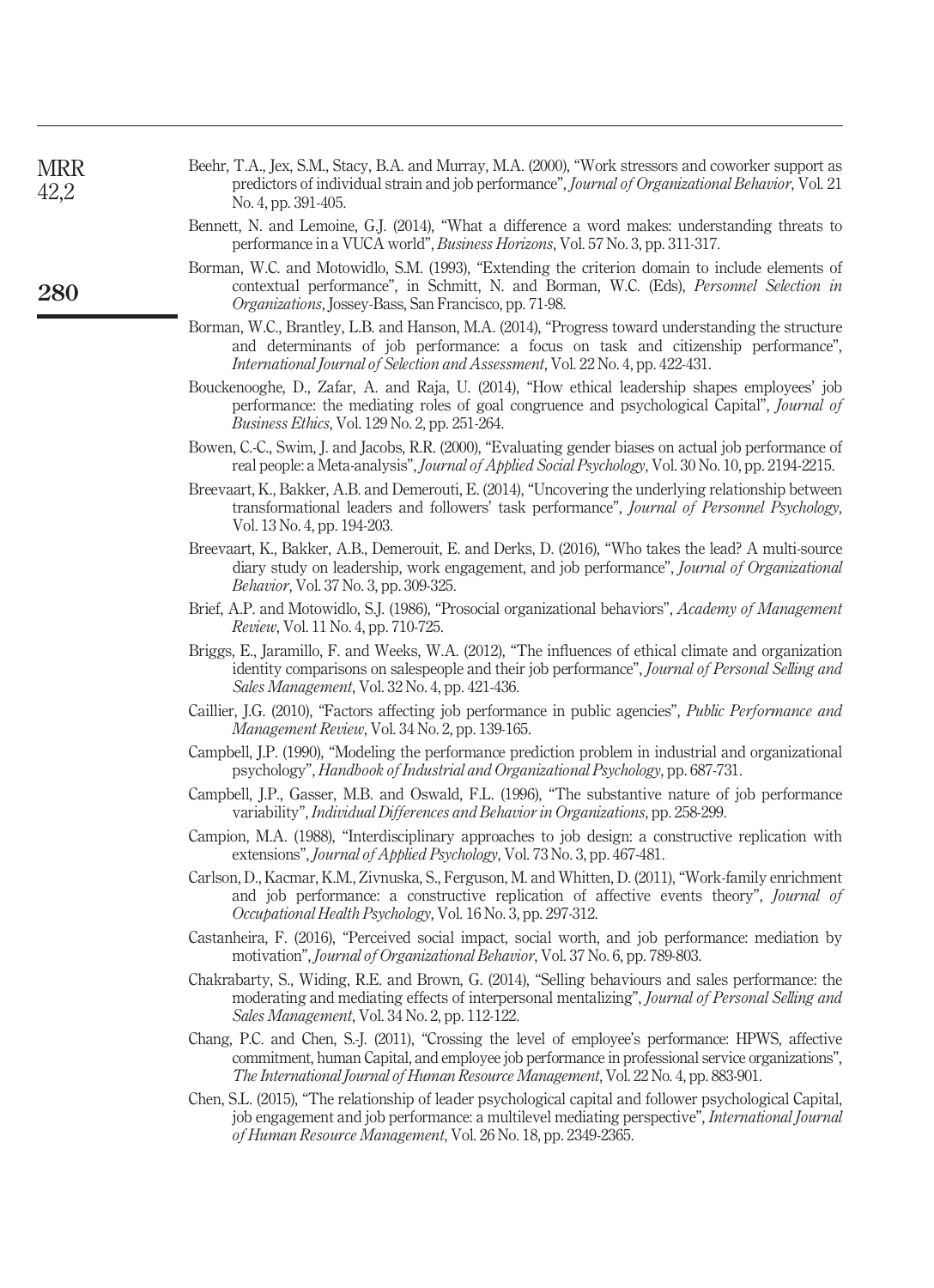- Christian, M., Garza, A. and Slaughter, J. (2011), "Work engagement: a quatitative review and test of its relations with task and contextual performance", Personnel Psychology, Vol. 64 No. 1, pp. 89-136.
- Cote, S. and Miners, C.T. (2006), "Emotional intelligence, cognitive intelligence, and job performance", Administrative Science Quarterly, Vol. 51 No. 1, pp. 1-28.
- Collins, B.J., Mossholder, K.W. and Taylor, S.G. (2012), "Does process fairness affect job performance? It only matters if they plan to stay", Journal of Organizational Behavior, Vol. 33 No. 7, pp. 1007-1026.
- Colquitt, J., Scott, B. and LePine, J. (2007), "Trust, trustworthiness, and trust propensity: a metaanalytical test of their unique relationships with risk taking and job performance", Journal of Applied Psychology, Vol. 92 No. 4, pp. 909-927.
- Combs, G.M., Clapp-Smith, R. and Nadkarni, S. (2010), "Managing BPO service workers in India: examining hope on performance outcomes", *Human Resource Management*, Vol. 49 No. 3, pp. 457-476.
- Conway, J.M. (1999), "Distinguishing contextual performance from task performance for managerial jobs", Journal of Applied Psychology, Vol. 84 No. 1, pp. 3-13.
- Costa, S.P. and Neves, P. (2017), "Forgiving is good for health and performance: How forgiveness helps individuals cope with the psychological contract breach", Journal of Vocational Behavior, Vol. 100, pp. 124-136.
- Cross, R. and Cummings, J.N. (2004), "Tie and, network correlates of individual performance in knowledge intensive work", Academy of Management Journal, Vol. 47 No. 6, pp. 928-937.
- D'Innocenzo, L., Luciano, M.M., Mathieu, J.E., Maynard, M.T. and Chen, G. (2016), "Empowered to perform: a multilevel investigation of the influence of empowerment on performance in hospital units", Academy of Management Journal, Vol. 59 No. 4, pp. 1290-1307.
- De Cuyper, N., Schreurs, B., Vander Elst, T., Baillien, E. and De Witte, H. (2014), "Exemplification and perceived job insecurity", Journal of Personnel Psychology, Vol. 13 No. 1, pp. 1-10.
- Demerouti, E., Bakker, A. and Leiter, M. (2014), "Burnout and job performance: the moderating role of selection, optimization, and compensation strategies", Journal of Occupational Health, Vol. 19 No. 1, pp. 96-107.
- Demerouti, E., Bakker, A.B. and Schaufeli, W.B. (2001), "The job Demands-Resources model of burnout", The Journal of Applied Psychology, Vol. 86 No. 3, pp. 499-512.
- De Dreu, C.K.W. and Nauta, A. (2009), "Self-interest and other-orientation in organizational behavior: implications for job performance, prosocial behavior, and personal initiative", The Journal of Applied Psychology, Vol. 94 No. 4, pp. 913-926.
- Dustin, S.L. and Belasen, A.R. (2013), "The impact of negative compensation changes on individual sales performance", Journal of Personal Selling and Sales Management, Vol. 33 No. 4, pp. 403-418.
- Edwards, B.D., Franco-Watkins, A.M., Cullen, K.L., Howell, J.W. and Acuff, R.E.J. (2014), "Unifying the Challenge-Hindrance and sociocognitive models of stress", International Journal of Stress Management, Vol. 21 No. 2, pp. 162-185.
- Farh, C.I.C.C., Seo, M.G. and Tesluk, P.E. (2012), "Emotional intelligence, teamwork effectiveness, and job performance: the moderating role of job context", Journal of Applied Psychology, Vol. 97 No. 4, pp. 890-900.
- Ferris, L.D., Lian, H., Brown, D.J. and Morrison, R. (2015), "Ostracısm, self-esteem, and job performance: when do we self-verify and when do we self-enhance?", Academy of Management Journal, Vol. 58 No. 1, pp. 279-297.
- Feuerhahn, N., Kühnel, J. and Kudielka, B.M. (2012), "Interaction effects of effort-reward imbalance and overcommitment on emotional exhaustion and job performance", International Journal of Stress Management, Vol. 19 No. 2, pp. 105-131.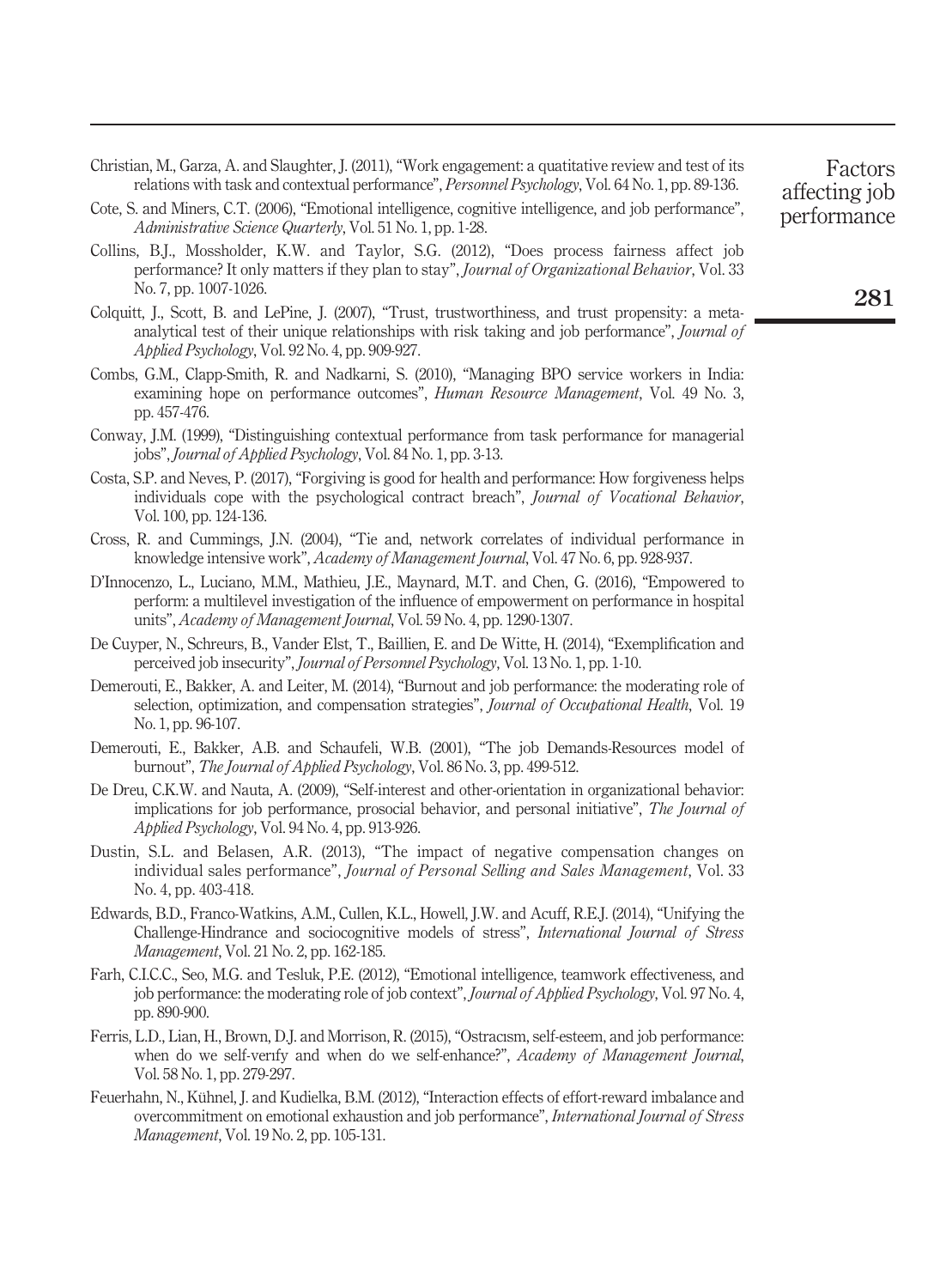| <b>MRR</b><br>42,2 | Frayne, C.A. and Geringer, J.M. (2000), "Self-Management training for improving job performance", The<br><i>Journal of Applied Psychology, Vol. 85 No. 3, pp. 361-372.</i>                                                                                                                                                                                |
|--------------------|-----------------------------------------------------------------------------------------------------------------------------------------------------------------------------------------------------------------------------------------------------------------------------------------------------------------------------------------------------------|
|                    | Fried, Y., Haim-Ailan, B.-D., Tiegs, R.B., Avital, N. and Yeverechyahu, U. (1998), "The interactive effect<br>of role conflict and role ambiguity on job performance", Journal of Occupational and<br>Organizational Psychology, Vol. 71 No. 1, pp. 19-27.                                                                                                |
| 282                | Frieder, R.E., Wang, G. and Oh, I.S. (2018), "Linking job-relevant personality traits, transformational<br>leadership, and job performance via perceived meaningfulness at work: a moderated mediation<br>model", Journal of Applied Psychology, Vol. 103 No. 3, pp. 324-333.                                                                             |
|                    | Gargiulo, M., Ertug, G. and Galunic, C. (2009), "The two faces of control: Network closure and<br>individual performance among knowledge workers", Administrative Science Quarterly, Vol. 54<br>No. 2, pp. 299-333.                                                                                                                                       |
|                    | Gerbasi, A., Porath, C.L., Parker, A., Spreitzer, G. and Cross, R. (2015), "Destructive De-Energizing<br>Relationships: How thriving buffers their effect on performance destructive De-Energizing<br>Relationships: How thriving buffers their effect on performance", Journal of Applied Psychology,<br>Vol. 100 No. 5, pp. 1423-1433.                  |
|                    | Glaser, J., Seubert, C. and Hornung Severin, H.B. (2015), "The impact of learning demands, Worl-Related<br>resources, and job stressors on creative performance and health", Journal of Personnal<br><i>Psychology</i> , Vol. 14 No. 1, p. 13.                                                                                                            |
|                    | Gonzalez-Mulé, E., Mount, M.K. and Oh, I.-S. (2014), "A Meta-analysis of the relationship between<br>general mental ability and nontask performance", Journal of Applied Psychology, Vol. 99 No. 6,<br>pp. 1222-1243.                                                                                                                                     |
|                    | Greenidge, D., Devonish, D. and Alleyne, P. (2014), "The relationship between Ability-Based emotional<br>intelligence and contextual performance and counterproductive work behaviors: a test of the<br>mediating effects of job satisfaction", <i>Human Performance</i> , Vol. 27 No. 3, pp. 225-242.                                                    |
|                    | Halbesleben, J.R.B. and Bowler, W.M. (2007), "Emotional exhaustion and job performance: the<br>mediating role of motivation", The Journal of Applied Psychology, Vol. 92 No. 1, pp. 93-106.                                                                                                                                                               |
|                    | Halbesleben, J.R.B., Wheeler, A.R. and Shanine, K.K. (2013), "The moderating role of Attention-Deficit/<br>hyperactivity disorder in the work engagement – performance process", Journal of Occupational<br>Health Psychology, Vol. 18 No. 2, pp. 132-143.                                                                                                |
|                    | Han, J.H., Bartol, K.M. and Kim, S. (2015), "Tightening up the performance-pay linkage: Roles of<br>contingent reward leadership and profit-sharing in the cross-level influence of individual pay-<br>for-performance", Journal of Applied Psychology, Vol. 100 No. 2, pp. 417-430.                                                                      |
|                    | Hancock, J.I., Allen, D.G., Bosco, F.A., Mcdaniel, K.R. and Pierce, C.A. (2013), "As a predictor of firm<br>performance", Journal of Management, Vol. 39 No. 3, pp. 573-603.                                                                                                                                                                              |
|                    | Harzer, C. and Ruch, W. (2014), "The role of character strengths for task performance, job dedication,<br>interpersonal facilitation, and organizational support the role of character strengths for task<br>performance, job dedication, interpersonal facilitation, and organizational support", <i>Human</i><br>Performance, Vol. 27 No. 3, pp. 37-41. |
|                    | Häusser, J.A., Schulz-Hardt, S., Schultze, T., Tomaschek, A. and Mojzisch, A. (2014), "Experimental<br>evidence for the effects of task repetitiveness on mental strain and objective work performance",<br>Journal of Organizational Behavior, Vol. 35 No. 5, pp. 705-721.                                                                               |
|                    | Huang, G., Zhao, H.H., Niu, X., Ashford, S.J. and Lee, C. (2013), "Reducing job insecurity and increasing<br>performance ratings: Does impression management matter?", Journal of Applied Psychology,<br>Vol. 98 No. 5, pp. 852-862.                                                                                                                      |
|                    | Idris, M., Dollard, M. and Tuckey, M. (2015), "Psychosocial safety climate as a management tool for<br>employee engagement and performance: a multilevel analysis", <i>International Journal of Stress</i><br>Management, Vol. 22 No. 2, pp. 183-206.                                                                                                     |
|                    | Iliescu, D., Ispas, D., Sulea, C. and Ilie, A. (2015), "Vocational fit and counterproductive work behaviors:<br>a self-regulation perspective", The Journal of Applied Psychology, Vol. 100 No. 1, pp. 21-39.                                                                                                                                             |
|                    |                                                                                                                                                                                                                                                                                                                                                           |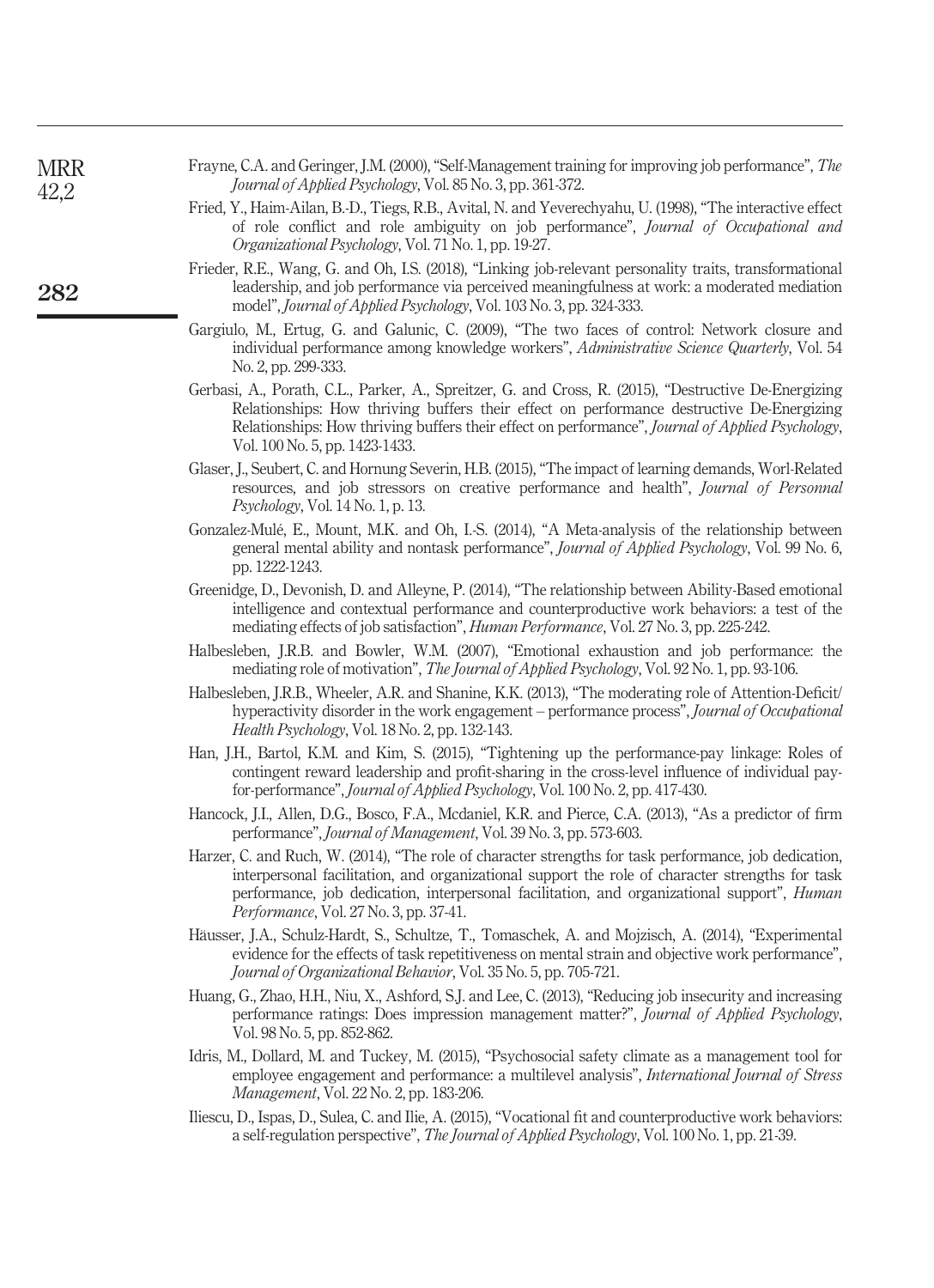- Jha, J.K. and Pandey, J. (2015),"Linking ethical positions and organizational commitment: the mediating role of job satisfaction", South Asian Journal of Management, Vol. 22 No. 4, pp. 63-84.
- Jirawuttinunt, S. and Imsuwan, T. (2015), "The relationship between characteristics of generation Y, job engagement, job satisfaction and job performance", International Journal of Strategic Management, Vol. 15 No. 1, pp. 47-60.
- Jones, E., Chonko, L., Rangarajan, D. and Roberts, J. (2007), "The role of overload on job attitudes, turnover intentions, and salesperson performance", Journal of Business Research, Vol. 60 No. 7, pp. 663-671.
- Joseph, D.L., Jin, J., Newman, D.A. and O'Boyle, E.H. (2014), "Why does self-reported emotional intelligence predict job performance? A Meta-Analytic Investigation of mixed EI", Journal of Applied Psychology, Vol. 100 No. 2, pp. 298-342.
- Judge, T.A. and Zapata, C.P. (2015), "The person–situation debate revisited: Effect of situation strength and trait activation on the validity of the big five personality traits in predicting job performance", Academy of Management Journal, Vol. 58 No. 4, pp. 1149-1179.
- Kanfer, R., Wolf, M.B., Kantrowitz, T.M. and Ackerman, P.L. (2010), "Ability and trait complex predictors of academic and job performance: a person – situation approach", Applied Psychology, Vol. 59 No. 1, pp. 40-69.
- Kaufman, J.C. and Kaufman, A.S. (2015), "It can be very tempting to throw out the baby with the bathwater: a father-and-Son Commentary on 'does IQ really predict job performance?", Applied Developmental Science, Vol. 19 No. 3, pp. 176-181.
- Kim, S.L. and Yun, S. (2015), "The effect of coworker knowledge sharing on performance and its boundary conditions: an interactional perspective", Journal of Applied Psychology, Vol. 100 No. 2, pp. 575-582.
- Kim, T.Y., Liu, Z. and Diefendorff, J.M. (2015), "Leader-member exchange and job performance: the effects of taking charge and organizational tenure", Journal of Organizational Behavior, Vol. 36 No. 2, pp. 216-231.
- Kim, T.-Y., Aryee, S., Loi, R. and Kim, S.-P. (2013), "Person–organization fit and employee outcomes: test of a social exchange model", The International Journal of Human Resource Management, Vol. 24 No. 19, pp. 3719-3737.
- Kroon, B., Menting, C. and Van Woerkom, M. (2015), "Why mindfulness sustains performance: the role of personal and job resources", Industrial and Organizational Psychology, Vol. 8 No. 4, pp. 638-642.
- Lam, L.W., Peng, K.Z., Wong, C.S. and Lau, D.C. (2017), "Is more feedback seeking always better? Leader-member exchange moderates the relationship between feedback-seeking behavior and performance", Journal of Management, Vol. 43 No. 7, pp. 2195-2217.
- Lanyon, R.I. and Goodstein, L.D. (2016), "Pre-employment good impression and subsequent job performance", Journal of Managerial Psychology, Vol. 31 No. 2, pp. 346-358.
- Latham, G.P. and Kinne, S.B. III (1974), "Improving job performance through training in goal setting", Journal of Applied Psychology, Vol. 59 No. 2, pp. 187-191.
- LeBlanc, M.M., Barling, J. and Turner, N. (2014), "Intimate partner aggression and women's work outcomes", Journal of Occupational Health Psychology, Vol. 19 No. 4, pp. 399-412.
- Lee, J. and Oah, S. (2015), "A comparison of the effects of incentive and penalty procedures on work performance: a simulation", Journal of Organizational Behavior Management, Vol. 35 Nos 3/4, pp. 336-345.
- LePine, M., Zhang, Y., Crawford, E. and Rich, B.L. (2016), "Turning their pain to gain: charismatic leader influence on follower stress appraisal and job performance", Academy of Management Journal, Vol. 59 No. 3, pp. 1036-1059.
- Lim, S.1. and Tai, K. (2014), "Family incivility and job performance: a moderated mediation", The Journal of Applied Psychology, Vol. 99 No. 2, pp. 351-359.

Factors affecting job performance

283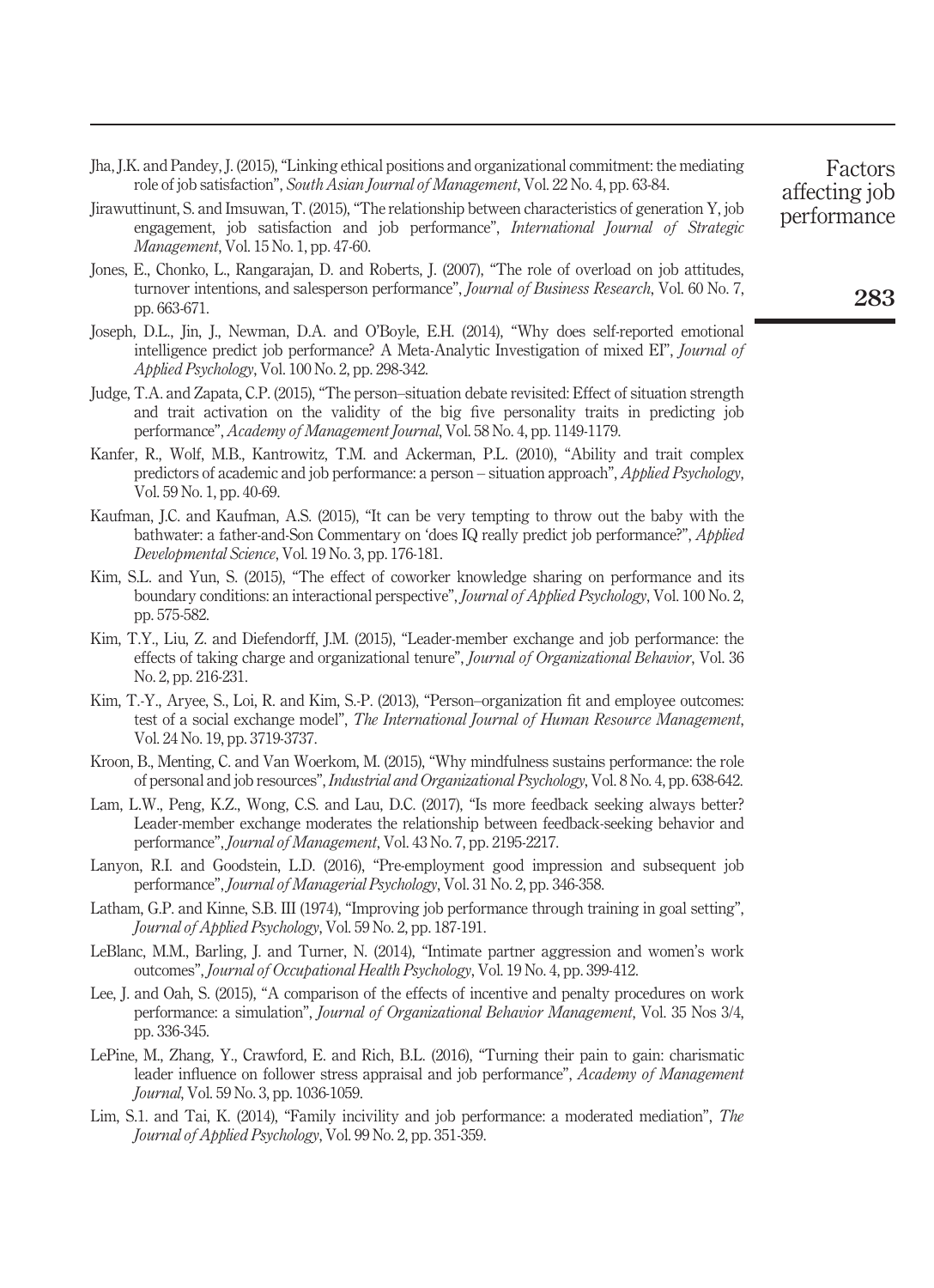| <b>MRR</b><br>42,2 | Lin, Y.-C., Yu, C. and Yi, C.-C. (2014), "The effects of positive affect, Person-Job fit, and Well-Being on job<br>performance", Social Behavior and Personality: an International Journal, Vol. 42 No. 9, pp. 1537-1548.                                                                                                                          |
|--------------------|----------------------------------------------------------------------------------------------------------------------------------------------------------------------------------------------------------------------------------------------------------------------------------------------------------------------------------------------------|
|                    | Liu, C., Liu, Y., Mills, M.J. and Fan, J. (2013), "Job stressors, job performance, job dedication, and the<br>moderating effect of conscientiousness: a mixed-method approach", <i>International Journal of</i><br><i>Stress Management, Vol. 20 No. 4, pp. 336-363.</i>                                                                           |
| 284                | López Bohle, S., Bal, P.M., Jansen, P.G.W., Leiva, P.I. and Alonso, A.M. (2017), "How mass layoffs are<br>related to lower job performance and OCB among surviving employees in Chile: an investigation<br>of the essential role of psychological contract", International Journal of Human Resource<br>Management, Vol. 28 No. 20, pp. 2837-2860. |
|                    | Lorente, L., Salanova, M., Martínez, I.M. and Vera, M. (2014), "How personal resources predict work<br>engagement and self-rated performance among construction workers: a social cognitive<br>perspective", International Journal of Psychology: Journal International de Psychologie, Vol. 4<br>No. 3, pp. 200-207.                              |
|                    | Loveland, J.M., Thompson, S.A., Lounsbury, J.W. and Gibson, L.W. (2016), "Where do managers fit in<br>the profit chain? Assessing managerial job performance in the hospitality industry", Journal of<br>Human Resources in Hospitality and Tourism, Vol. 15 No. 1, pp. 86-102.                                                                    |
|                    | Lu, C., Du, D., Xu, X. and Zhang, R. (2017), "Revisiting the relationship between job demands and job<br>performance: the effects of job security and traditionality", Journal of Occupational and<br>Organizational Psychology, Vol. 90 No. 1, pp. 28-50.                                                                                         |
|                    | Maltarich, M.A., Nyberg, A.J., Reilly, G., Abdulsalam, D.D., (2017), "Pay-for-Performance, sometimes:<br>an interdisciplinary approach to integrating economic rationality with psychological emotion to<br>predict individual performance", Academy of Management Journal, Vol. 60 No. 6, pp. 2155-2174.                                          |
|                    | Martin, R., Guillaume, Y., Thomas, G., Lee, A. and Epitropaki, O. (2016), "Leader – member exchange<br>(lmx) and performance: a Meta-Analytic Review", Personnel Psychology, Vol. 69 No. 1, pp. 67-121.                                                                                                                                            |
|                    | Maynard, M.T., Luciano, M.M., D 'innocenzo, L., Mathieu, J.E. and Dean, M.D. (2014), "Modeling Time-<br>Lagged reciprocal psychological empowerment-performance relationships", Journal of Applied<br><i>Psychology</i> , Vol. 99 No. 6, pp. 1244-1253.                                                                                            |
|                    | Menges, J.I., Tussing, D.V., Wihler, A. and Grant, A.M. (2017), "When job performance is all relative:<br>How family motivation energizes effort and compensates for intrinsic motivation", Academy of<br><i>Management Journal, Vol.</i> 60 No. 2, pp. 695-719.                                                                                   |
|                    | Miao, Q., Newman, A. and Huang, X. (2014), "The impact of participative leadership on job performance<br>and organizational citizenship behavior: distinguishing between the mediating effects of<br>affective and cognitive trust", International Journal of Human Resource Management, Vol. 25<br>No. 20, pp. 37-41.                             |
|                    | Miraglia, M., Cenciotti, R., Alessandri, G. and Borgogni, L. (2017), "Translating self-efficacy in job<br>performance over time: the role of job crafting", <i>Human Performance</i> , Vol. 30 No. 5, pp. 254-271.                                                                                                                                 |
|                    | Morgeson, F.P., Delaney-Klinger, K. and Hemingway, M.A. (2005), "The importance of job autonomy,<br>cognitive ability, and Job-Related skill for predicting role breadth and job performance", Journal<br>of Applied Psychology, Vol. 90 No. 2, pp. 399-410.                                                                                       |
|                    | Mulki, J.P., Caemmerer, B. and Heggde, G.S. (2016), "Leadership style, salesperson's work effort and job<br>performance: the influence of power distance", Journal of Personal Selling and Sales<br><i>Management</i> , Vol. 35 No. 1, pp. 3-22.                                                                                                   |
|                    | Mussel, P. (2013), "Introducing the construct curiosity for predicting job performance", Journal of<br>Organizational Behavior, Vol. 34 No. 4, pp. 453-472.                                                                                                                                                                                        |
|                    | Nohe, C., Michel, A. and Sonntag, K. (2013), "Family-work conflict and job performance: a diary study<br>of boundary conditions and mechanisms", Journal of Organizational Behavior, Vol. 35 No. 3,<br>pp. 229-357.                                                                                                                                |
|                    | Nyberg, A. (2010), "Retaining your high performers: Moderators of the Performance-Job Satisfaction-<br>Voluntary turnover relationship", <i>Journal of Applied Psychology</i> , Vol. 95 No. 3, pp. 440-453.                                                                                                                                        |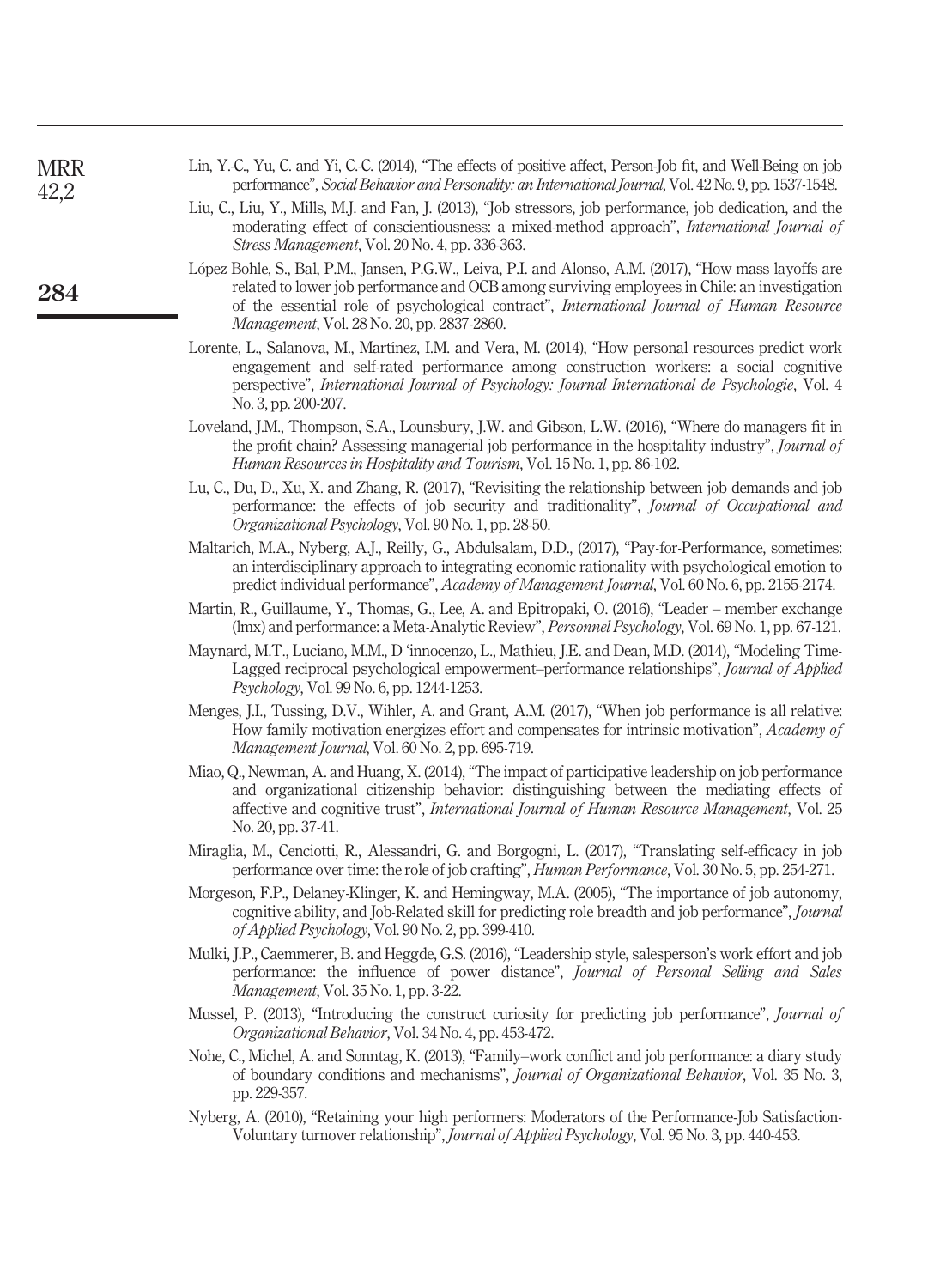| O'Neill, T.A., McLarnon, M.J.W., Xiu, L. and Law, S.J. (2016), "Core self-evaluations, perceptions of group |
|-------------------------------------------------------------------------------------------------------------|
| potency, and job performance: the moderating role of individualism and collectivism cultural                |
| profiles", <i>Journal of Occupational and Organizational Psychology</i> , Vol. 89 No. 3, pp. 447-473.       |

- Ojha, A.K. and Gairola, S. (2015),"Job performance of Forest guards in India: Understanding the personal and behavioral antecedents", South Asian Journal of Management, Vol. 21 No. 3, pp. 51-72.
- Ölçer, F. (2015), "Mediating effect of job satisfaction in the relationship between psychological empowerment and job", *Theoretical and Applied Economics*, Vol. 22 No. 3, pp. 5-32.
- Owens, B.P., Wallace, A.S. and Waldman, D.A. (2015), "Leader narcissism and follower outcomes: the counterbalancing effect of leader humility", Journal of Applied Psychology, Vol. 100 No. 4, pp. 1203-1213.
- Ozer, M. (2011), "A moderated mediation model of the relationship between organizational citizenship behaviors and job performance", Journal of Applied Psychology, Vol. 96 No. 6, pp. 1328-1336.
- Pandey, J. (2016), "Structural and psychological empowerment in rural India", *Indian Journal of* Industrial Relations, Vol. 51 No. 4, pp. 579-594.
- Pandey, J. (2017), "Job performance of women at work in rural India: job demands-resources (JD-R) perspective", FPM thesis, Indian Institute of Management Ahmedabad.
- Pandey, J. (2018a), "Deductive approach to content analysis". In *Qualitative Techniques for Workplace* Data Analysis, (pp. 145-169). IGI Global.
- Pandey, J. (2018b), "Managing emotional labor for service employees: an HRM-based approach", Human Resource Management International Digest, Vol. 26 No. 4, pp. 1-4.
- Pandey, J. and Singh, M. (2015),"Asakti-Anasakti as mediator of emotional labor strategies and burnout: a study on ASHA workers", Indian Journal of Industrial Relations, Vol. 51 No. 1, pp. 57-69.
- Pandey, J. and Singh, M. (2016), "Donning the mask: effects of emotional labour strategies on burnout and job satisfaction in community healthcare", Health Policy and Planning, Vol. 31 No. 5, pp. 551-562.
- Pandey, J., Singh, M. and Sohani, S.S. (2018), "Emotional labour of rural women in difficult geographies of an emerging economy: narratives of community healthcare workers of India", International Journal of Work Organisation and Emotion, Vol. 9 No. 2, pp. 159-186.
- Parris, D.L. and Peachey, J.W. (2013), "A systematic literature review of servant leadership theory in organizational contexts", Journal of Business Ethics, Vol. 113 No. 3, pp. 377-393.
- Petrou, P., Demerouti, E. and Schaufeli, W.B. (2015), "Job crafting in changing organizations: Antecedents and implications for exhaustion and performance", Journal of Occupational Health Psychology, Vol. 20 No. 4, pp. 470-480.
- Podolny, J.M. and Baron, J.N. (1997), "Resources and relationships: Social networks and mobility in the workplace", American Sociological Review, Vol. 62 No. 5, p. 673.
- Porath, C.L., Gerbasi, A. and Schorch, S.L. (2015), "The effects of civility on advice, leadership, and performance", The Journal of Applied Psychology, Vol. 100 No. 5, pp. 1527-1541.
- Roe, R.A. (1999), "Work performance: a multiple regulation perspective", in Cooper, C.L. and Robertson, I.T. (Eds), International Review of Industrial and Organizational Psychology 1999, Vol. 14, Wiley, Chichester, pp. 231-335.
- Ronen, S. and Zuroff, D.C. (2017), "How does secure attachment affect job performance and job promotion? The role of social-rank behaviors", Journal of Vocational Behavior, Vol. 100, pp. 137-148.
- Schmidt, C. and Mckune, A. (2012), "Association between physical fitness and job performance in firefighters", Ergonomics SA, Vol. 24 No. 2, pp. 44-57.
- Schwepker, C.H. (2013), "Improving sales performance through commitment to superior customer value: the role of psychological ethical climate", *Journal of Personal Selling and Sales* Management, Vol. 33 No. 4, pp. 389-402.

affecting job performance

Factors

285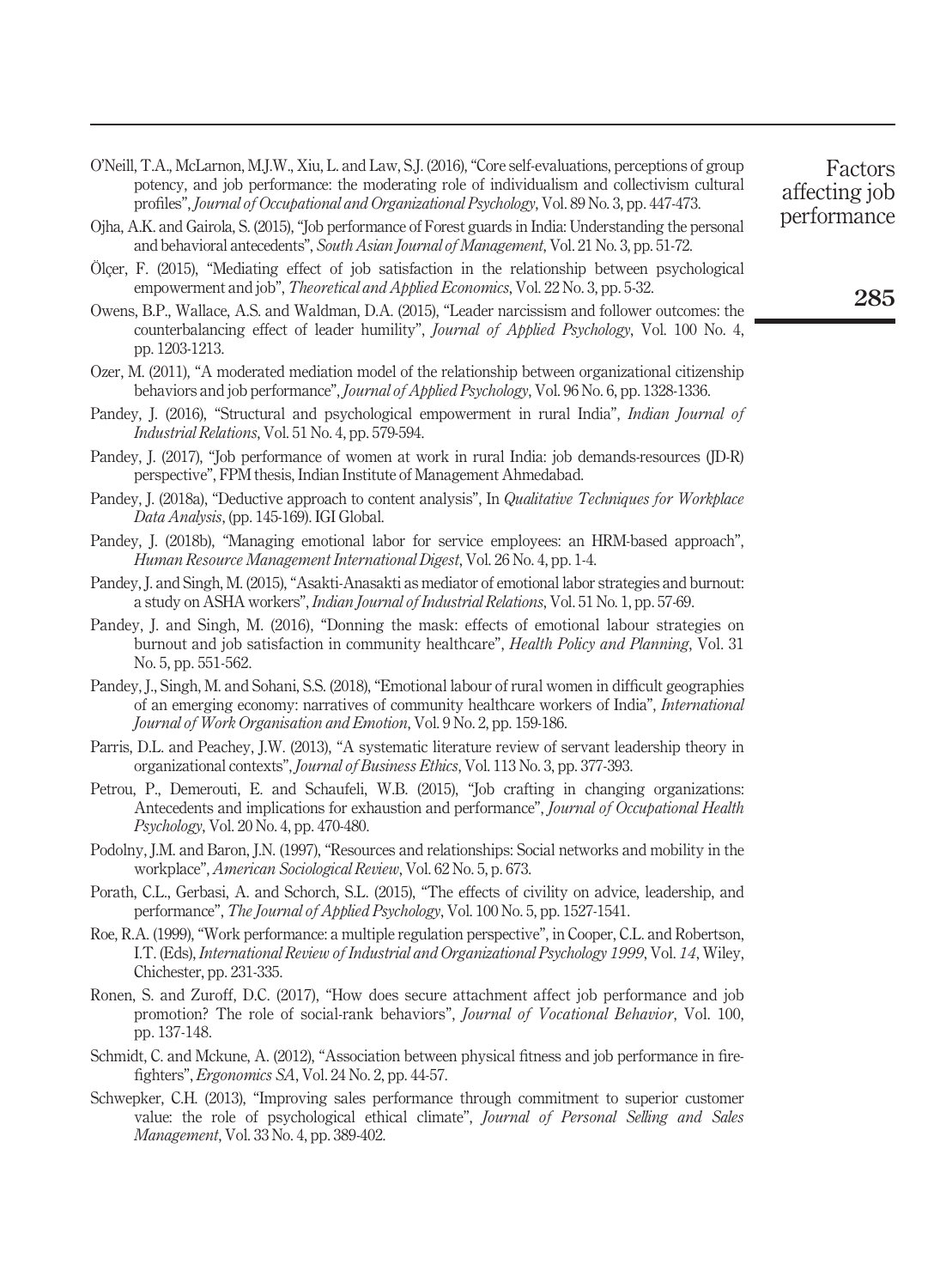| <b>MRR</b><br>42,2 | Siders, M.A. (2001), "the relationship Oe internal and external commitment eoci to objective job<br>pereormance measures", Academy of Management Journal, Vol. 44 No. 3, pp. 570-579.                                                                                |
|--------------------|----------------------------------------------------------------------------------------------------------------------------------------------------------------------------------------------------------------------------------------------------------------------|
|                    | Sieweke, J., Köllner, B. and Süß, S. (2017), "The relationship between employees' objective internal and<br>external pay standing and their job performance: a within-person analysis", Journal of Business<br>and Psychology, Vol. 32 No. 5, pp. 533-546.           |
| 286                | Song, J., Wu, J. and Gu, J. (2017), "Voice behavior and creative performance moderated by stressors",<br>Journal of Managerial Psychology, Vol. 32 No. 2, pp. 177-192.                                                                                               |
|                    | Sony, M. and Mekoth, N. (2016), "The relationship between emotional intelligence, frontline employee<br>adaptability, job satisfaction and job performance", Journal of Retailing and Consumer Services,<br>Vol. 30, pp. 20-32.                                      |
|                    | Sparrowe, R., Liden, R., Wayne, S. and Kraimer, W. (2001), "Social networks and the performance of<br>individuals and groups", Academy of Management Journal, Vol. 44 No. 2, pp. 316-325.                                                                            |
|                    | Steel, R. and Ovalle, N. (1984), "A review and Meta-analysis of research on the relationship between<br>behavioral intentions and employee turnover", <i>Journal of Applied Psychology</i> , Vol. 69 No. 4,<br>pp. 673-686.                                          |
|                    | Sun, S. and Van Emmerik, H.I.J. (2015), "Are proactive personalities always beneficial? Political skill as<br>a moderator", Journal of Applied Psychology, Vol. 100 No. 3, pp. 966-975.                                                                              |
|                    | Sy, T., Tram, S. and O'hara, L.A. (2006), "Relation of employee and manager emotional intelligence to<br>job satisfaction and performance", <i>Journal of Vocational Behavior</i> , Vol. 68 No. 3, pp. 461-473.                                                      |
|                    | Tilcsik, A. (2014), "Imprint-environment fit and performance: How organizational munificence at the<br>time of hire affects subsequent job performance", Administrative Science Quarterly, Vol. 59 No. 4,<br>pp. 639-668.                                            |
|                    | Tims, M., Bakker, A.B. and Derks, D. (2014), "Job crafting and job performance: a longitudinal study",<br>European Journal of Work and Organizational Psychology, Vol. 24 No. 6, pp. 914-928.                                                                        |
|                    | Torraco, R.J. (2005), "Writing integrative literature reviews: Guideline and examples", <i>Human Resource</i><br>Development Review, Vol. 4 No. 3, pp. 356-367.                                                                                                      |
|                    | Tubre, T.C. and Collings, J.M. (2000), "A Meta-Analysis of the relationships between role ambiguity,<br>role conflict, and job performance", <i>Journal of Management</i> , Vol. 26 No. 1, pp. 155-169.                                                              |
|                    | Uppal, N., Mishra, S.K. and Vohra, N. (2014), "Prior related work experience and job performance: Role<br>of personality", International Journal of Selection and Assessment, Vol. 22 No. 1, pp. 39-51.                                                              |
|                    | Vidyarthi, P.R., Singh, S., Erdogan, B., Chaudhry, A., Posthuma, R. and Anand, S. (2016), "Individual<br>deals within teams: Investigating the role of relative I-deals for employee performance", Journal<br>of Applied Psychology, Vol. 101 No. 11, pp. 1536-1552. |
|                    | Vinchur, A.J., Schippmann, J.S., Switzer, F.S., III. and Roth, P.L. (1998), "A Meta-analytic review of<br>predictors of job performance for salespeople", <i>Journal of Applied Psychology</i> , Vol. 83 No. 4,<br>pp. 586-597.                                      |
|                    | Viswesvaran, C. and Ones, D.S. (2000), "Perspectives on models of job performance", <i>International</i><br>Journal of Selection and Assessment, Vol. 8 No. 4, pp. 216-226.                                                                                          |
|                    | Viswesvaran, C., Ones, D.S. and Schmidt, F.L. (1996), "Comparative analysis of the reliability of job<br>performance ratings", <i>Journal of Applied Psychology</i> , Vol. 81 No. 5, pp. 557-574.                                                                    |
|                    | Wade, M.R. and Parent, M. (2002), "Relationships between job skills and performance: a study of<br>webmasters", Journal of Management Information Systems, Vol. 18 No. 3, pp. 71-96.                                                                                 |
|                    | Walter, F. and Lam, C.K. (2015), "Abusive supervision and subordinate performance: Instrumentality<br>considerations in the emergence and consequences of abusive supervision", Journal of Applied<br>Psychology, Vol. 100 No. 4, pp. 1056-1072.                     |
|                    | Wang, H., Lu, C. and Siu, O. (2015), "Job insecurity and job performance: the moderating role of<br>organizational justice and the mediating role of work engagement", The Journal of Applied<br>Psychology, Vol. 100 No. 4, pp. 1249-1258.                          |
|                    |                                                                                                                                                                                                                                                                      |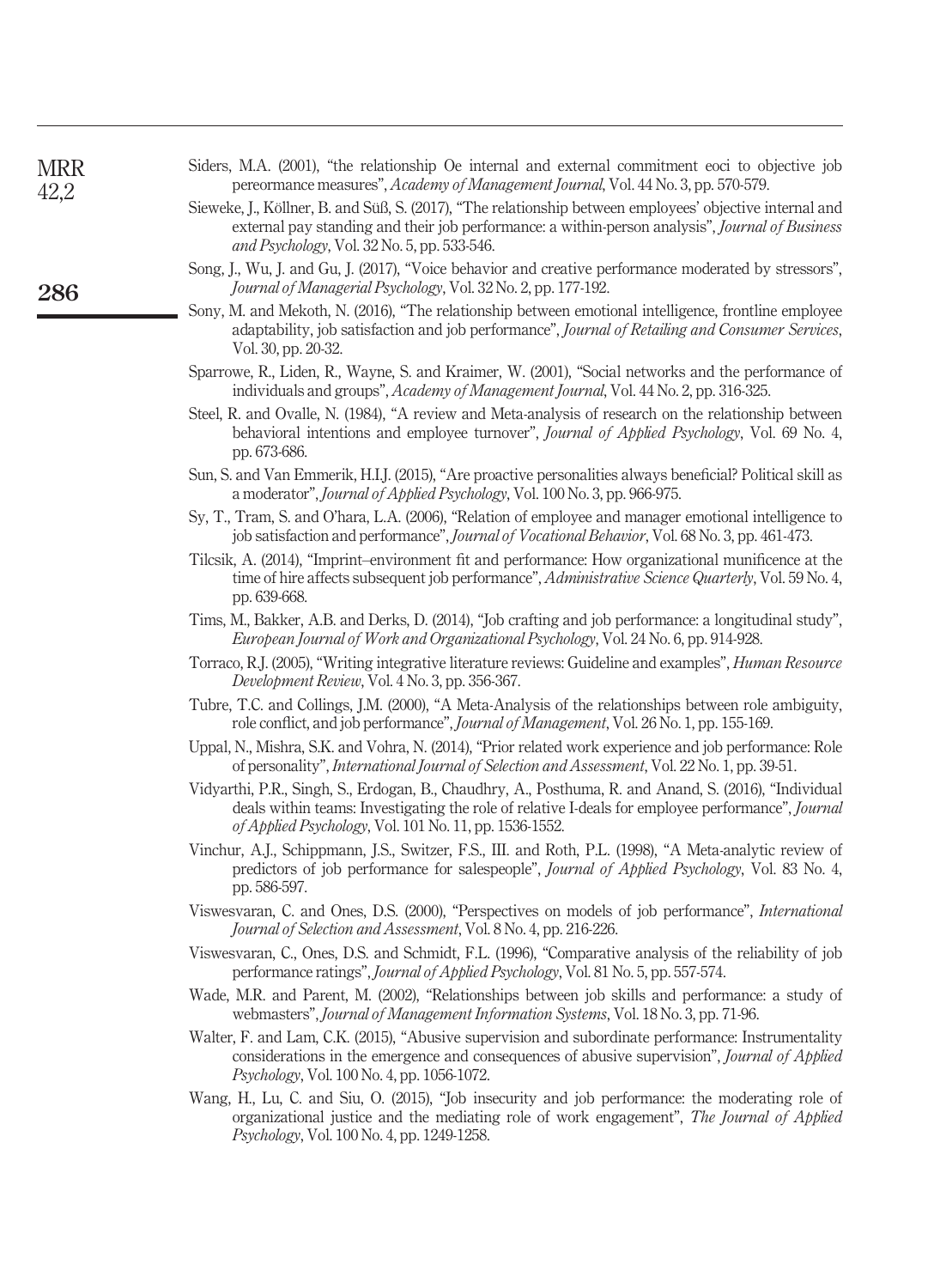- Witt, A.L. and Carlson, D.S. (2006), "The work-family interface and job performance: Moderating effects of conscientiousness and perceived organizational support", Journal of Occupational Psychology, Vol. 11 No. 4, pp. 343-357.
- Woo, S.E., Chernyshenko, O.S. and Stark, S.E. (2014), "Validity of six openness facets in predicting work behaviors: a Meta-Analysis", Journal of Personality Assessment, Vol. 96 No. 1, pp. 76-86.
- Wu, Y.-C. (2011), "Job stress and job performance among employees in the Taiwanese finance sector: the role of emotional intelligence", Social Behavior and Personality: An International Journal, Vol. 39 No. 1, pp. 21-31.
- Yang, Y., Lee, P.K.C. and Cheng, T.C.E. (2015), "Operational improvement competence and service recovery performance: the moderating effects of role stress and job resources", International Journal of Production Economics, Vol. 164, pp. 134-145.
- Yu, K., Lin, W., Wang, L., Ma, J., Wei, W., Wang, H., Guo, W. and Shi, J. (2014), "The role of affective commitment and future work self salience in the abusive supervision – job performance relationship", Journal of Occupational and Organizational Psychology, Vol. 89 No. 1, pp. 1-18.
- Zeigler-Hill, V., Besser, A., Vrabel, J. and Noser, A.E. (2015), "Would you like fries with that? The roles of servers' personality traits and job performance in the tipping behavior of customers", Journal of Research in Personality, Vol. 57, pp. 110-118.
- Zhang, X. and Venkatesh, V. (2013), "Explaining employee job performance: the role of online and offline workplace communication, networks", MIS Quarterly, Vol. 37 No. 3, pp. 695-722.
- Zhong, L., Wayne, S.J. and Liden, R.C. (2016), "Job engagement, perceived organizational support, highperformance human resource practices, and cultural value orientations: a cross-level investigation", Journal of Organizational Behavior, Vol. 37 No. 6, pp. 823-844.
- Zimmerman, R.D. and Darnold, T.C. (2009), "The impact of job performance on employee turnover intentions and the voluntary turnover process: a Meta-analysis and path model", Personnel Review, Vol. 38 No. 2, pp. 142-158.

#### Further reading

- Baranik, L.E., Wang, M., Gong, Y. and Shi, J. (2017), "Customer mistreatment, employee health, and job performance", Journal of Management, Vol. 43 No. 4, pp. 1261-1282.
- Belle, N. (2013), "Experimental evidence on the relationship between public service motivation and job performance", Public Administration Review, Vol. 73 No. 1, pp. 143-153.
- Berry, C.M. and Zhao, P. (2015), "Addressing criticisms of existing predictive bias research: Cognitive ability test scores still overpredict African Americans ' job performance", Journal of Applied Psychology, Vol. 100 No. 1, pp. 162-179.
- Binnewies, C., Sonnetag, S. and Mojza, E.J. (2009), "Daily performance at work: feeling recovered in the morning as a predictor of day-level job performance", *Journal of Organizational Behavior*, Vol. 30 No. 1, pp. 67-93.
- Blickle, G., Iii, B.P.E., Hochwarter, W.A. and Ferris, G.R. (2017), "Personal initiative and job performance evaluations personal initiative and job performance evaluations: Role of political skill in opportunity recognition and capitalization", Journal of Management, Vol. 43 No. 5, pp. 1388-1420.
- Breevaart, K., Bakker, A.B., Demerouti, E. and van den Heuvel, M. (2015),"Leader-member exchange, work engagement, and job performance", Journal of Managerial Psychology, Vol. 30 No. 7, pp. 754-770.
- Brouer, R.L., Gallagher, V.C. and Badawy, R.L. (2016), "Ability to manage resources in the impression management process: the mediating effects of resources on job performance", *Journal of* Business and Psychology, Vol. 31 No. 4, pp. 515-531.
- Butler, A.B. and Skattebo, A. (2004), "What is acceptable for women may not be for men: the effect of family conflicts with work on job-performance ratings", Journal of Occupational and Organizational Psychology, Vol. 77 No. 4, pp. 553-564.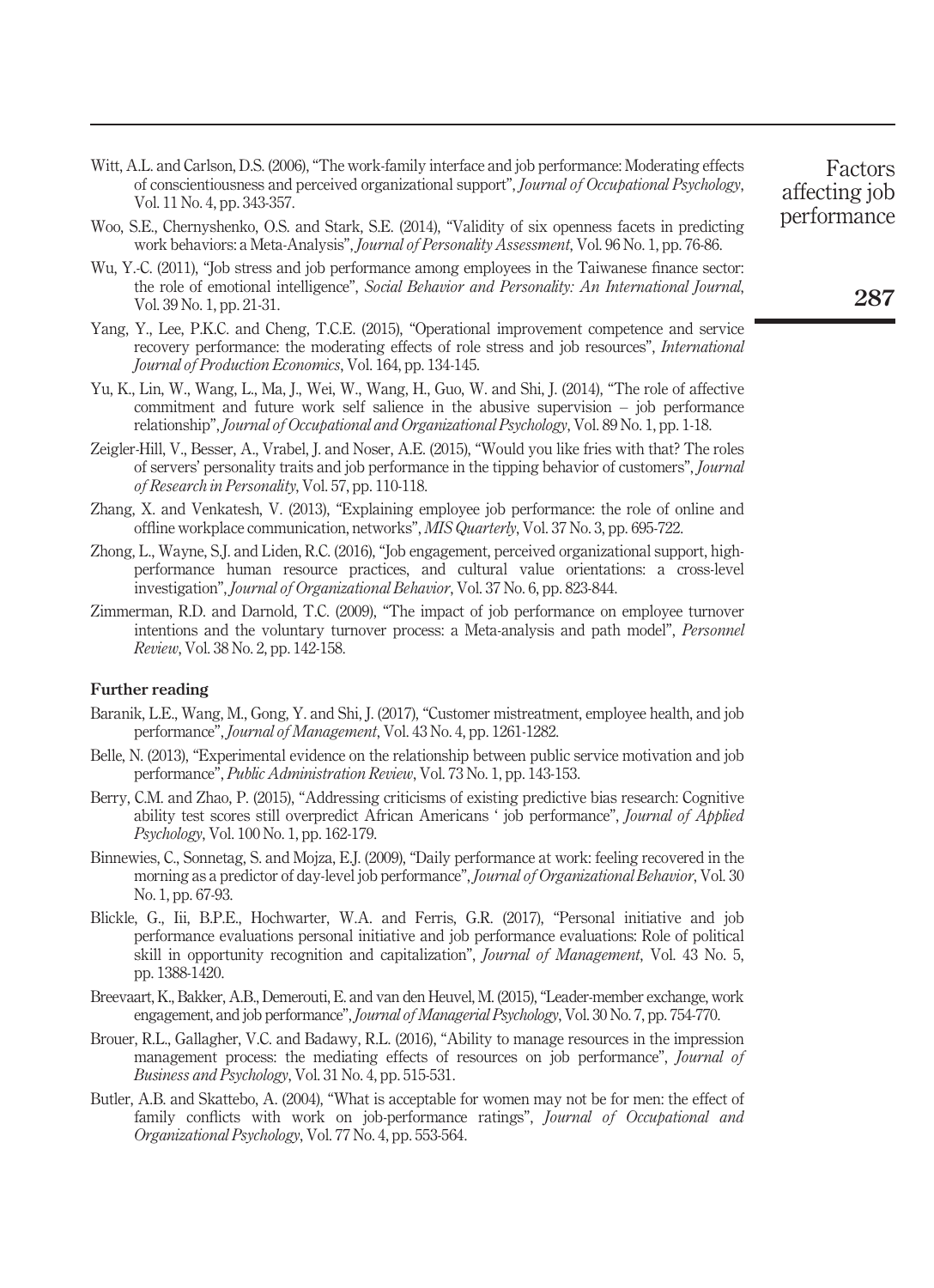| <b>MRR</b><br>42,2<br>288 | Dqg, H., Ghyho, V., British, T. and Consortium, R. (2000), "Customer orientation as a mediator of the<br>influence of locus of control on job performance", Service Industries Journal, Vol. 31 No. 2, pp. 1-19.                                                                                                                                                                                                    |
|---------------------------|---------------------------------------------------------------------------------------------------------------------------------------------------------------------------------------------------------------------------------------------------------------------------------------------------------------------------------------------------------------------------------------------------------------------|
|                           | Goodwin, R.E., Groth, M. and Frenkel, S.J. (2011), "Relationships between emotional labor, job<br>performance, and turnover", <i>Journal of Vocational Behavior</i> , Vol. 79 No. 2, pp. 538-548.                                                                                                                                                                                                                   |
|                           | Guay, R.P., Oh, I.-S., Choi, D., Mitchell, M.S., Mount, M.K. and Shin, K. (2002), "The interactive effect of<br>conscientiousness and agreeableness on job performance dimensions in South Korea",<br>International Journal of Selection and Assessment, Vol. 21 No. 2, pp. 233-238.                                                                                                                                |
|                           | He, H., Wang, W., Zhu, W. and Harris, L. (2015), "Service workers' job performance: the roles of<br>personality traits, organizational identification, and customer orientation", <i>European Journal of</i><br>Marketing, Vol. 49 Nos 11/12, pp. 1751-1776.                                                                                                                                                        |
|                           | Hunter, J.E. (1986), "Cognitive ability, cognitive aptitudes, job knowledge, and job performance",<br>Journal of Vocational Behavior, Vol. 29 No. 3, pp. 340-362.                                                                                                                                                                                                                                                   |
|                           | Glaser, L., Stam, W. and Takeuchi, R. (2016), "Managing the risks of proactivity: a multilevel study of<br>initiative and performance in the Middle management context", Academy of Management<br>Journal, Vol. 59 No. 4, pp. 1339-1360.                                                                                                                                                                            |
|                           | Kanat-Maymon, Y. and Reizer, A. (2017), "Supervisors' autonomy support as a predictor of job<br>performance trajectories", <i>Applied Psychology</i> , Vol. 66 No. 3, pp. 468-486.                                                                                                                                                                                                                                  |
|                           | Lai, Y., Hsing, N.C. and Chang, W. (2011), "Improving employee job performance through ethical<br>leadership and Supervisor-Subordinate Guanxi", AoM 71st Annual Meeting, Vol. 19 No. 3,<br>pp. 321-345.                                                                                                                                                                                                            |
|                           | Lam, C.K., Walter, F. and Ouyang, K. (2014), "Display rule perceptions and job performance in a<br>Chinese retail firm: the moderating role of employees' affect at work", Asia Pacific Journal of<br><i>Management, Vol. 31 No. 2, pp. 575-597.</i>                                                                                                                                                                |
|                           | Lee, T.W., Mitchell, T.R., Sablynski, C.J., Burton, J.P. and Holtom, B.C. (2013), "The effects of job<br>embeddedness on organizational citizenship, job performance, volitional absences, and<br>voluntary turnover the effects of job embeddedness on organizational citizenship, job<br>performance, volitional absences, and voluntary turnover", Academy of Management Journal,<br>Vol. 47 No. 5, pp. 711-722. |
|                           | Leigha, T.W., DeCarlob, T.E., Allbrightc, D. and Lollard, J. (2014), "Salesperson knowledge distinctions<br>and sales performance", Journal of Personal Selling and Sales Management, Vol. 34 No. 2,<br>pp. 123-140.                                                                                                                                                                                                |
|                           | Lin, W., Wang, L., Bamberger, P.A., Zhang, Q., Wang, H., Guo, W. and Shi, J. (2016), "Leading future<br>orientations for current effectiveness: the role of engagement and supervisor coaching in<br>linking future work self salience to job performance", Journal of Vocational Behavior, Vol. 92,<br>pp. 145-156.                                                                                                |
|                           | Lin, W.J., Lin, C.Y. and Chang, Y.H. (2017), "The impact of coaching orientation on subordinate<br>performance: the moderating effects of implicit person theory and LMX", Asia Pacific Journal of<br><i>Human Resources, Vol.</i> 55 No. 1, pp. 86-105.                                                                                                                                                            |
|                           | Murphy, K.R. (2009), "Is the relationship between cognitive ability and job performance stable over<br>time?", <i>Human Performance</i> , Vol. 2 No. 3, pp. 183-200.                                                                                                                                                                                                                                                |
|                           | Natarajan, N.K. and Nagar, D. (2011), "Induction age, training duration and job performance on<br>organizational commitment and job satisfaction", Indian Journal of Industrial Relations, Vol. 46<br>No. 3, pp. 491-497.                                                                                                                                                                                           |
|                           | Odle-Dusseau, H.N., Britt, T.W. and Greene-Shortridge, T.M. (2012), "Organizational work-family<br>resources as predictors of job performance and attitudes: the process of work-family conflict<br>and enrichment", Journal of Occupational Health Psychology, Vol. 17 No. 1, pp. 28-40.                                                                                                                           |
|                           | Ohme, M. and Zacher, H. (2015), "Job performance ratings: the relative importance of mental<br>ability, conscientiousness, and career adaptability", Journal of Vocational Behavior, Vol. 87,<br>pp. 161-170.                                                                                                                                                                                                       |
|                           |                                                                                                                                                                                                                                                                                                                                                                                                                     |